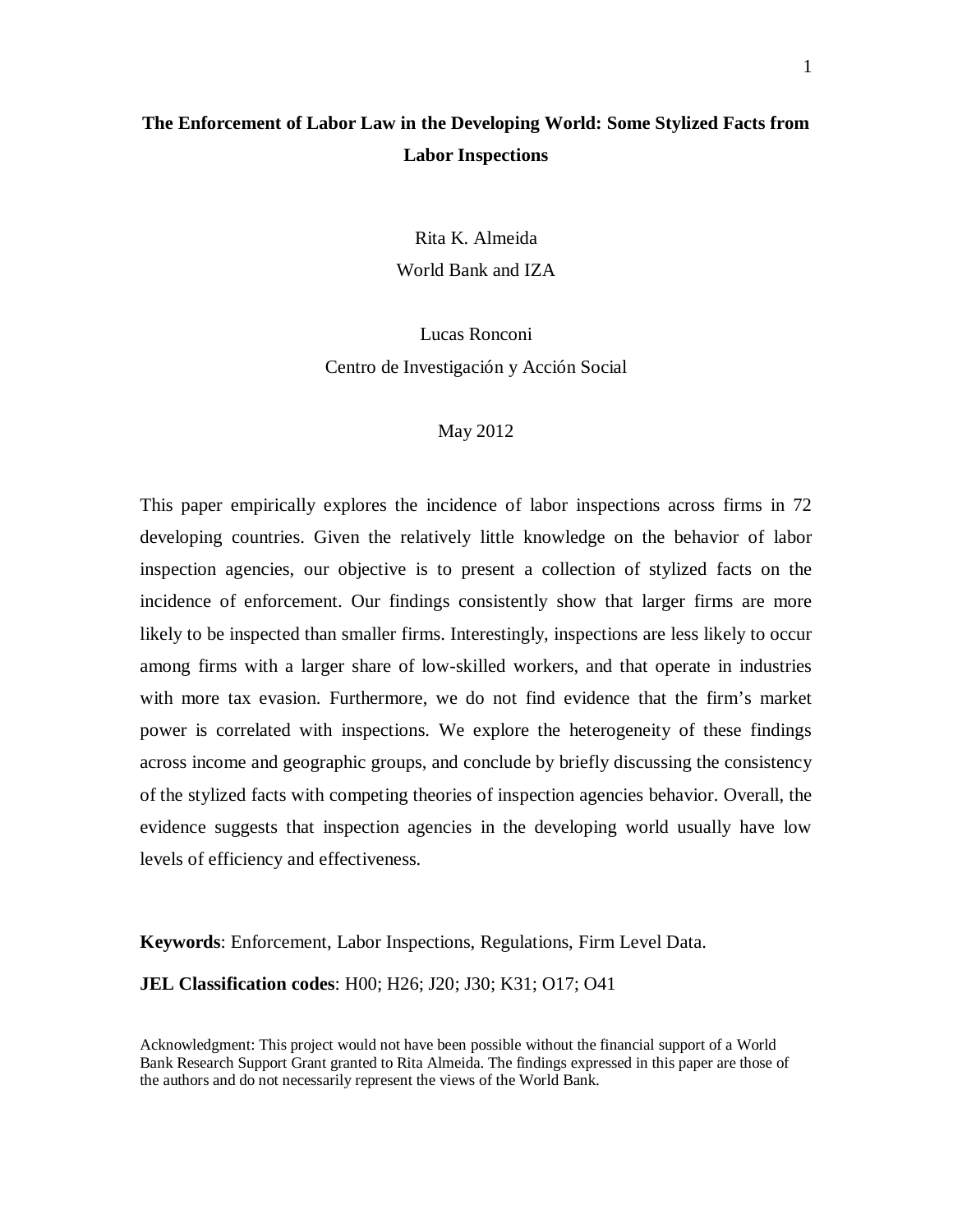## **1. Introduction**

In developing countries, the size of the informal sector suggests that enforcement of labor regulations is weak and evasion of the labor law is large (Schneider and Enste, 2000). The large gap between the regulations stated in the books (*de jure*) and their effective implementation (*de facto*) is also a reflection of this. This gap is relevant for social development and economic growth. Noncompliance with labor regulations mainly affects low-wage workers. It can produce workplace accidents and affects the notion that the law applies equally to all. Furthermore, it distorts the allocation of resources because it provides an unfair advantage to firms that evade regulations.

While the lack of compliance with labor regulations, and their effects on labor market outcomes, is starting to receive great attention in the large literature on informality and labor regulations (see e.g., Almeida and Carneiro 2009 and 2012, and Pires 2008 for Brazil; Gindling and Terrell 2007 for Costa Rica; Ronconi 2010 for Argentina; Gimpelson et al. 2010 for Russia; and Bhorat et al. 2011 for South Africa), an analysis of the performance of the enforcement agencies has yet received little attention (Basu et al., 2010).

This paper is to our knowledge the first consistent analysis of the main patterns of enforcement of labor regulations across firms in 72 developing countries all around the world.<sup>1</sup> Using an objective measure of labor inspections, we provide a number of stylized facts across firms and countries using a harmonized firm level survey collected by the World Bank (Enterprise Surveys). In addition, we present and discuss the empirical relevance of alternative objectives that could be guiding the behavior of inspection agencies.

The topic is important for different reasons. First, all around the world laws are defined to be complied with. The role of enforcement is crucial to establish the right incentives for firms to comply. Second, the economic effects of labor laws depend on how the laws are actually implemented and enforced. While most of the literature looking at the effects of labor regulations explores cross country variation in *de jure* regulations,

 $\overline{a}$ 

<sup>&</sup>lt;sup>1</sup> There is a growing literature that analyzes enforcement in Latin America (Piore and Schrank, 2008). See Amengual (2010) for the Dominican Republic and Pires (2008) for Brazil. Murillo et al. (2011) and Ronconi (2012) analyze labor inspection resources and activities in 18 Latin American countries.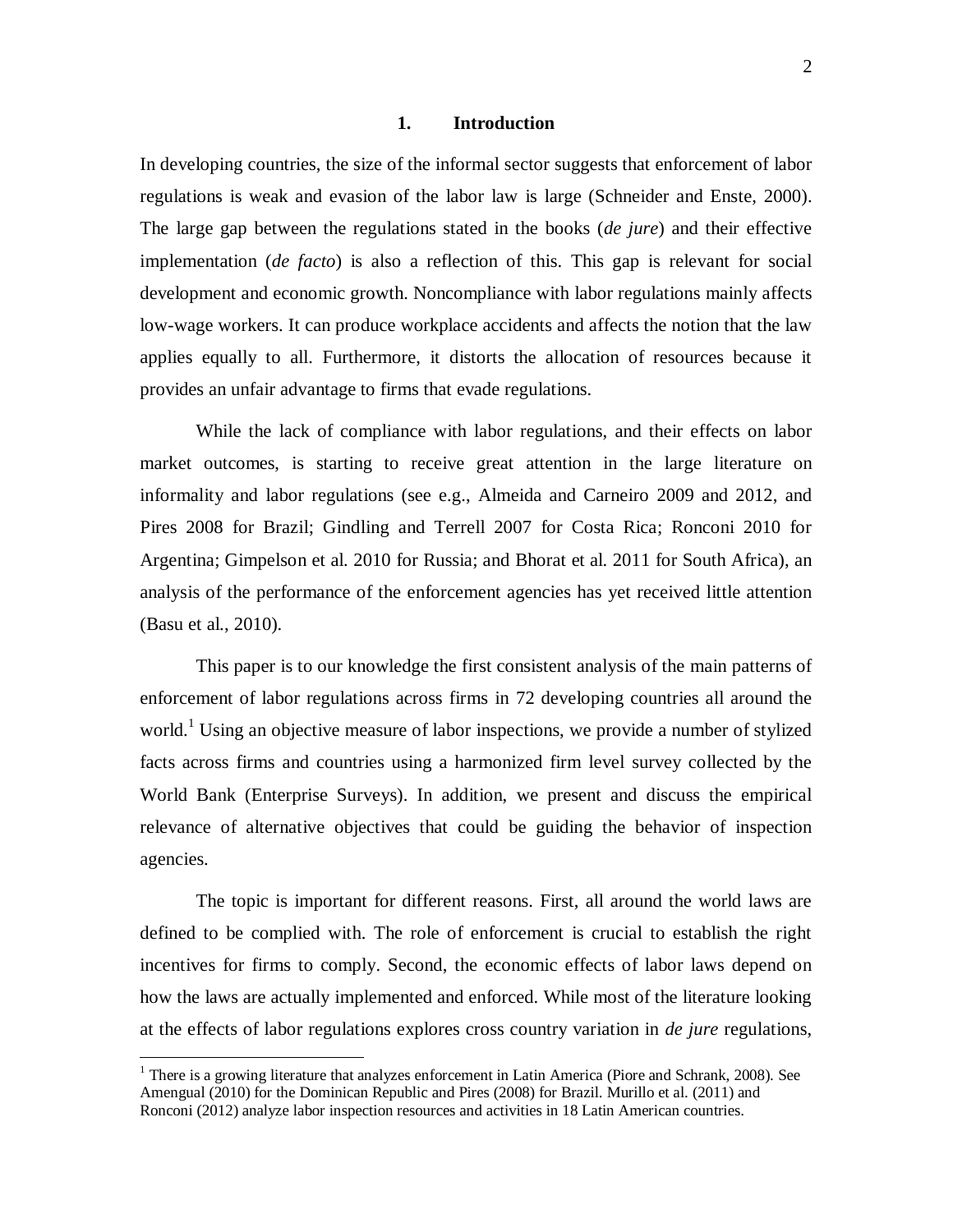more recent work has emphasized the importance of enforcement (e.g., Boeri and Jimeno 2005; Caballero et al. 2004; Albrecht et al. 2009, Ronconi 2010; and Almeida and Carneiro 2009 and 2012). Third, labor market regulations – and thus their enforcement focus on features of jobs that are usually desirable to workers. Forth, in many countries labor regulations are criticized for being restrictive and their enforcement may create constraints to economic activity. Some firms may be more affected than others so a better understanding of this incidence within countries is important for efficiency. Fifth, there is theoretical debate over the objectives of labor inspection agencies but little empirical knowledge on their actual behavior.

One shortcoming of our data that unfortunately we cannot address is that we only observe a sample of registered firms. Our sample does not include unregistered firms and therefore leaves out the majority of the firms in many countries. This is probably a minor issue for our main topic of interest since most of the labor inspections are *de facto* focused on registered firms.

Our empirical strategy is very simple. We explore variation in the incidence of labor inspections across firms within countries, and also analyze differences in the level of enforcement across countries. The data we use is particularly useful for several reasons. First, the data is harmonized and comparable across countries. Second, the survey informs whether the firm was inspected by the labor agency during the previous year. This is an objective and comparable indicator of enforcement of labor law that is usually not available in other studies.<sup>2</sup> Third, the survey collects detailed information on a large set of firm's characteristics including, among others, location, size, sector of activity, skills of the workforce, degree of unionization, market power, and participation in a business association. This information allows determining the characteristics of inspected firms, and hence, permits analyzing the objectives of inspections agencies. Do

 $\overline{a}$ 

 $2^2$  Actually, in most of the cross country work, the indicators of enforcement of labor laws tend to be subjective. For example, Caballero et al. (2004) use perceptions-based measures of "government effectiveness" and an indicator of the "rule of law", which are only crude proxies for the labor law enforcement. In addition, Botero et al. (2004) simply assume that labor laws are more likely to be enforced in countries with a more educated workforce without providing further justification for this. Almeida and Susanli, *forthcoming*, and Almeida and Aterido (2011) use Enterprise Survey data but investigate the link between *de facto* labor regulations and firm size, and between *de facto* labor regulations and the investment of firms in job training.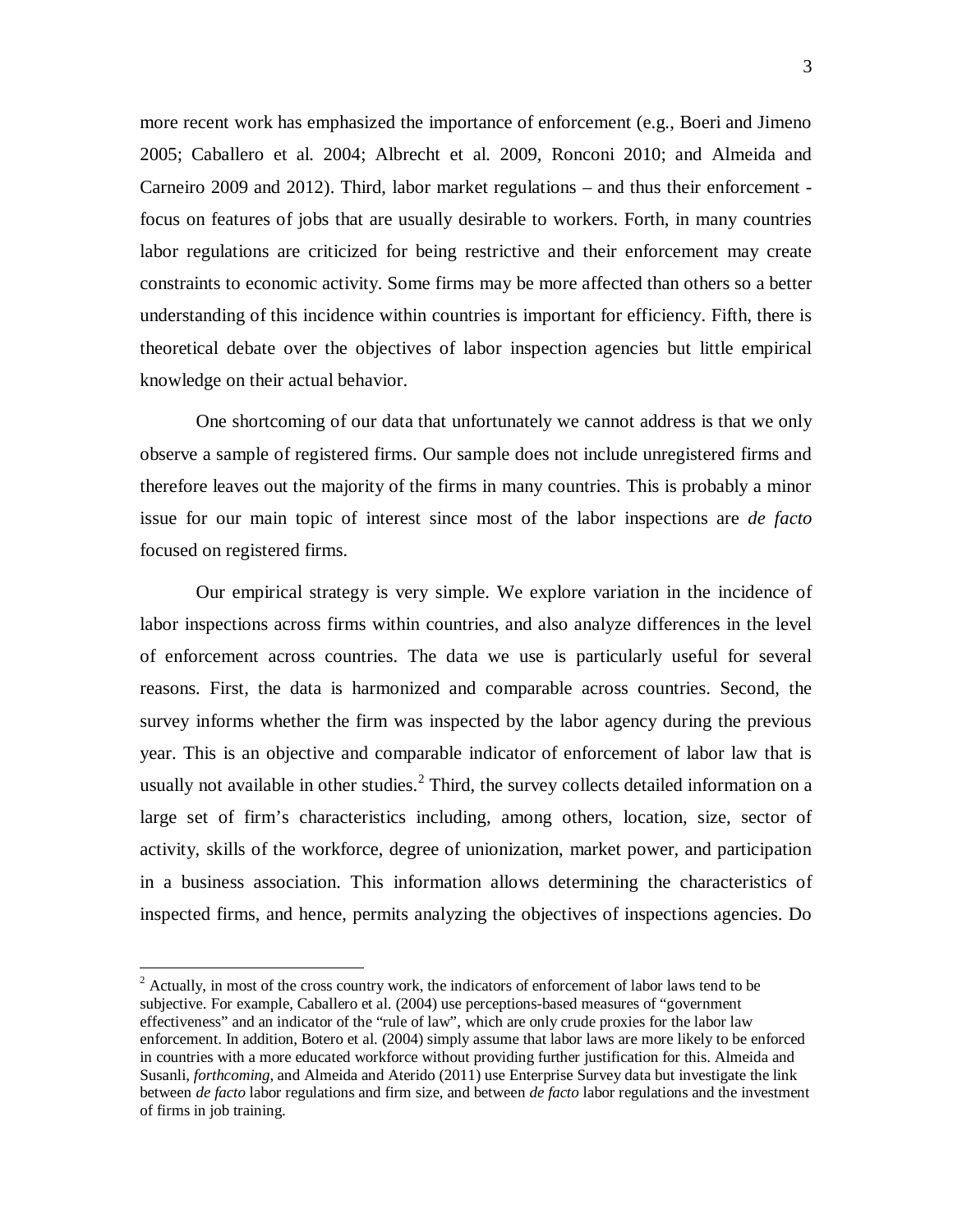agencies mainly worry about reducing labor violations? Or are they mainly concern about collecting revenues? Do agencies care about the potential job destruction that enforcement could produce? Are they captured by lobby groups?

Our paper shows that, in almost all countries, larger firms are more likely to be inspected than smaller firms. Given that larger firms are more likely to comply with labor regulations, it appears that reducing noncompliance is not the main objective of inspection agencies. Furthermore, we do not observe more inspections among firms with a larger share of low-skilled workers (i.e., where violations are arguably more likely). In addition, we also find that firms that operate in sectors of activity with less compliance are less likely to be inspected.

The paper proceeds as follows. Section 2 proposes a simple model of enforcement of labor regulations and discusses implications for the distribution of labor inspections across firms. Section 3 describes the data and provides descriptive statistics for the main variables used in the empirical analysis. Section 4 proposes a simple empirical approach and presents the main findings. Section 5 explores heterogeneity across regions and income levels. Section 6 concludes by briefly discussing the consistency of the stylized facts with competing theories of inspection agencies behavior.

## **2. Models of Enforcement of Labor Regulations**

We are interested in understanding the behavior of labor inspection agencies in the developing countries. To our knowledge there is yet little formal modeling of enforcement agency's behavior. Key ingredients of any model of public enforcement of the law include the objective function of the enforcement agency and the information available to the agency when identifying firms to inspect and accomplish its objectives. In this section we briefly review alternative models.

## **2.1 The Agency Objective Function**

There are alternative theories about the behavior of public enforcement agencies. First, the economic theory of public enforcement of the law is based on the assumption that public enforcers act so as to maximize social welfare (Polinsky and Shavell, 2000). A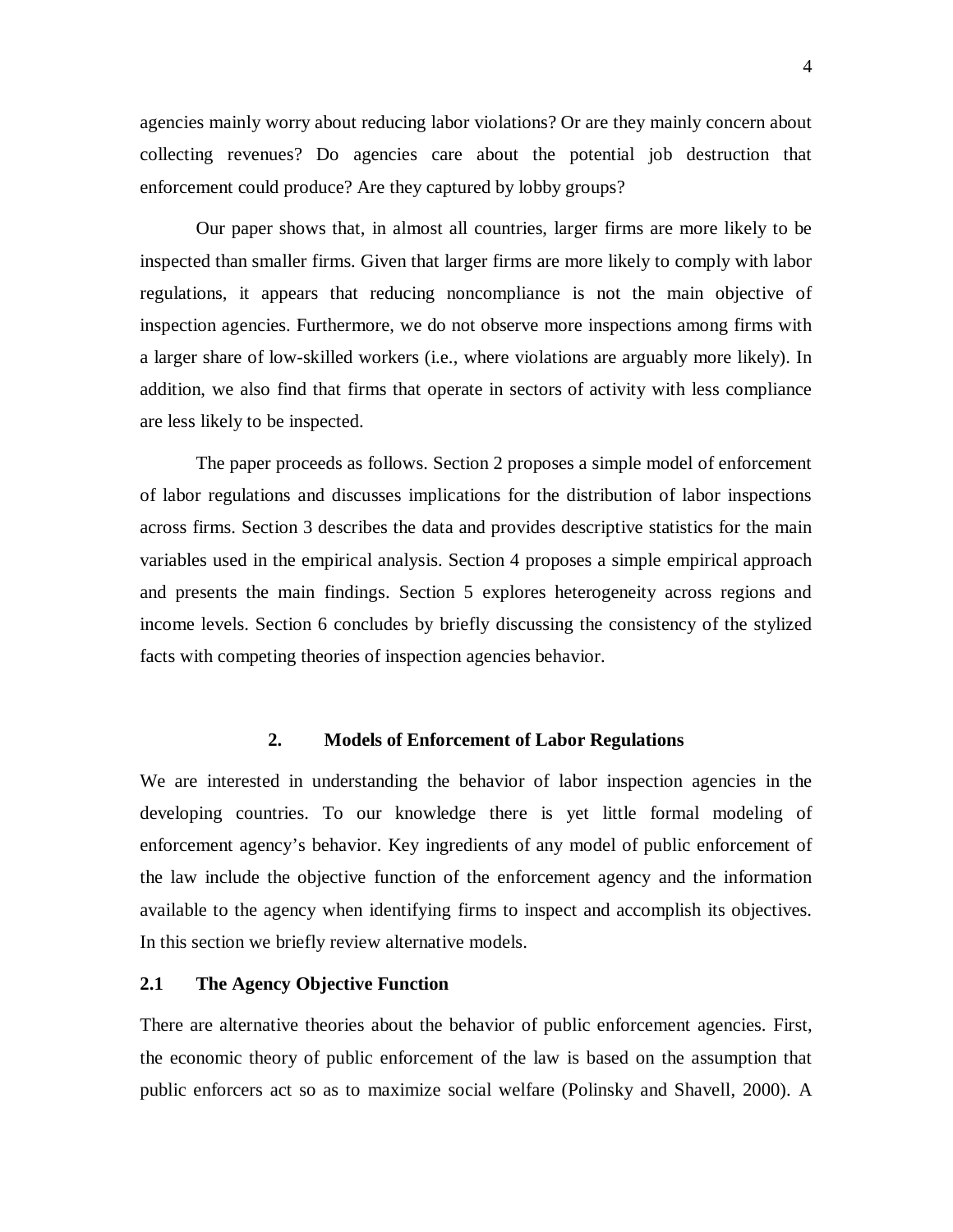second approach, more dominant in public administration, tends to explain enforcement agencies' behavior in terms of idiosyncratic aspects of inspectors and the nature of the task (Bardach and Kagan, 1982). Third, is the capture theory, which emphasizes the importance of elected officials and lobby groups in determining agency structure, tasks and budgets (Calvert et al., 1989).

In this paper we present a fourth approach that assumes that the objective of the agency is to maximize the net monetary benefits with the inspection activity. We present a very simple and static model where the agency maximizes the net difference between the agency's revenues and costs of labor inspections. 3 The cost variables are the wages of inspectors (w) and transportation cost from the inspection agency to the firm (d). The monetary benefits of conducting inspections are fines collected and tax compliance per violation (t). We assume the government has an estimate of the probability that a firm violates a labor and social security regulation (θ) and an estimate of whether the firm would react to enforcement via compliance  $(\delta)$  or via job destruction. We also assume that firms are more likely to react to enforcement via job destruction when fines and taxes are higher (i.e.,  $d\delta/dt$  < 0). Therefore, the net monetary benefit (B) of inspecting firm *i* is:  $B_i = \theta_i * \delta(t)_i * t * S_i - w_i - d_i$ , where S is the number of employees.

This extremely simple model suggests that a firm is more likely to be inspected when it is located near the agency, when it takes less of the inspector's time to conduct the inspection, when the firm has more employees, when the firm is more likely to be a non-complier and when the firm is more likely to react to inspection via formalization. The effect of taxes and fines is ambiguous because they have a positive direct effect on revenues but also a negative indirect effect since they reduce the probability that a firm would react to enforcement via formalization.

It is worth noting that, if the objective of the agency is to maximize revenues, then the costs factors would not matter. If the objective is mainly legalistic (i.e., minimize violations), then the agency would ignore the variable δ. That is, the agency would not

 $\overline{a}$ 

 $3$  Assuming a static model makes more sense when the inspection agency has a very short term horizon. We think that this is a reasonable assumption because in developing countries the inspection agency is usually not in the hands of an independent civil service but controlled by the executive power (see Ronconi 2012 for Latin America).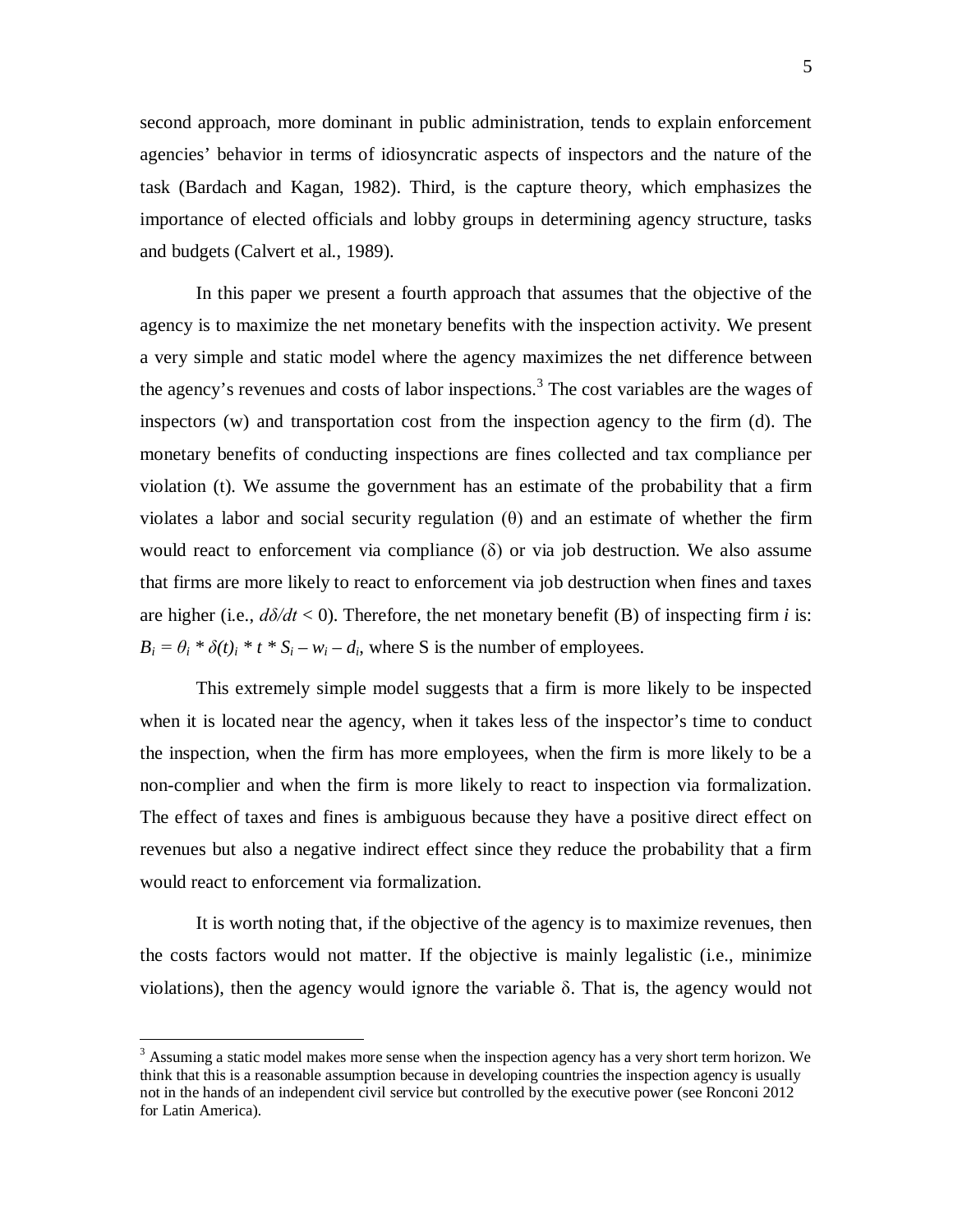care about enforcing regulations in firms that would become bankrupt if forced to comply with the law. Finally, according to capture theory the quantity and distribution of inspections depends on the interests and power of lobby groups. For example, firms that are members of a business association would be less likely to be inspected if the group is powerful. Similarly, unionized firms would be more likely to be inspected if unions are powerful.<sup>4</sup>

## **2.2 The Agency Information Set**

 $\overline{a}$ 

A key issue is that the inspection agency usually neither knows which firms are complying nor which firms would react to enforcement via formalization. Agencies can obtain information about violations by providing a toll-free number to make complaints. However, this information is usually not conclusive, because some workers simply ignore their rights. Furthermore, the information obtained via complaints does not tell much to determine whether enforcement would produce formalization or job destruction. Therefore, it is reasonable to assume that the agency uses observable characteristics of the firm as proxies for  $\theta$  and  $\delta$ . But, which characteristics of the firm the agency actually observes?

It is likely that the agency knows the main line of business of each firm in the economy and that the agency has an estimate of the rate of noncompliance across sectors of activity (E). The agency might also know whether the firm intensively uses low skilled labor (L) and that violations are more prevalent among these workers. That is, we expect that  $\theta$  is a positive function of both E and L.

As proxies for  $\delta$ , the agency would like to have information about the market power (P) of firms. That is, the agency would like to know if the firm can translate the increase in labor costs produced by inspections into higher prices. Because a direct measure of firm's market power is usually not available, the agency could use observable characteristics as proxies. We expect that, as proxies for market power, the agency takes into account the size of the firm  $(S)$ , exports  $(X)$ , sales to the government  $(G)$ , and market

<sup>&</sup>lt;sup>4</sup> Unionization is also likely to be influential when agencies maximize net revenues for several reasons. First, unionized workers are presumably more aware of their rights and more confident that they would not be fired if they denounce violations. Second, because in some countries labor unions are more likely to organize in more profitable firms, the agency could take unionization as an indicator that the firm would react to enforcement via formalization and not via job destruction.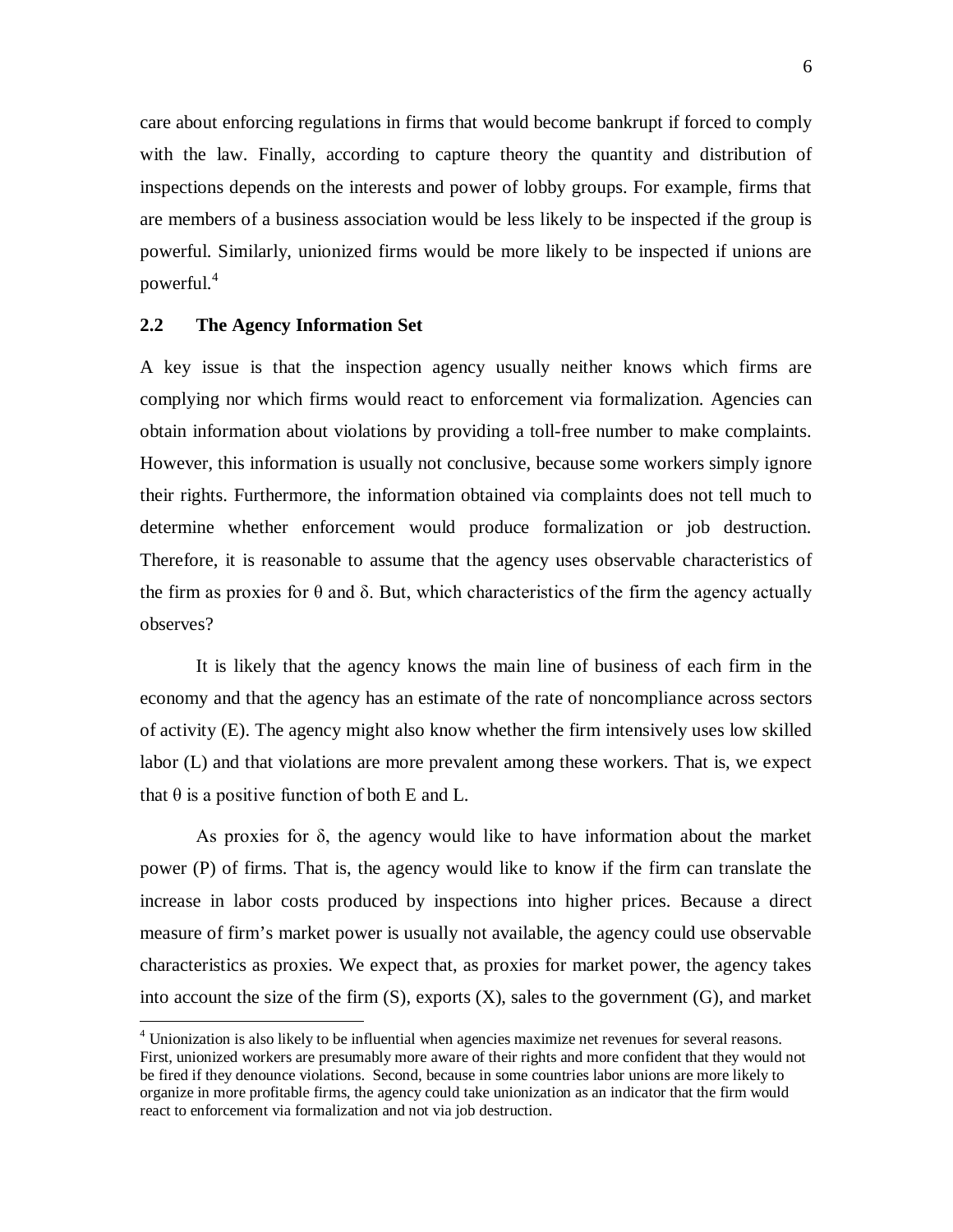share (M). We assume that  $\delta$  is a positive function of each of these variables. In the next section we test the predictions of this simple model.

## **3. Data and Descriptive Statistics**

## **3.1 Data**

We use the Enterprise Survey which provides information on labor inspections at the firm-level for a representative sample of registered firms in the private sector in a large number of countries. The Enterprise Survey is a stratified random sample with replacement. The survey is answered by business owners and top managers, and it usually includes 1,500 firms in large countries, 360 firms in medium-sized economies, and 150 interviews in small economies.<sup>5</sup>

The survey has been conducted since 2002 in almost every country of the world. In some countries the survey included a question about labor and social security inspections. More specifically, it asked whether the establishment was inspected during the last year by labor and social security officials. We restrict the analysis to firms located in developing countries where the survey included this question. This resulted in a total of 46,719 firms located in 72 countries (19 in Africa, 11 in Latin America, 26 in Asia, and 16 in Europe).<sup>6</sup> When we restrict the analysis to firms with non-missing data on size, location, foreign ownership, sector of activity, and exports, the resulting sample is 44,545 firms located in 72 countries. This will be our main sample which we name as sample A.

Regrettably, due to changes in the questionnaire across countries and years, many important variables that could affect inspections according to the discussion in section 2 are only available for a fraction of the countries and firms in sample A. Therefore, we create three alternative samples, B, C, and F.

<sup>&</sup>lt;sup>5</sup> For more details see the website **https://www.enterprisesurveys.org/** 

<sup>6</sup> Albania, Armenia, Azerbaijan, Bangladesh, Belarus, Benin, Bhutan, Bosnia, Brazil, Bulgaria, Burkina Faso, Cambodia, Cameroon, Cape Verde, Chile, China, Costa Rica, Croatia, Dominican Republic, Ecuador, Egypt, El Salvador, Eritrea, Ethiopia, Georgia, Guatemala, Guyana, Honduras, Hungary, India, Indonesia, Kazakhstan, Kenya, Kyrgyzstan, Lao, Latvia, Lebanon, Lithuania, Macedonia, Madagascar, Malawi, Malaysia, Mali, Mauritius, Moldova, Montenegro, Morocco, Nicaragua, Niger, Oman, Pakistan, Peru, Philippines, Poland, Romania, Russia, Saudi Arabia, Senegal, Serbia, South Africa, Sri Lanka, Syria, Tajikistan, Tanzania, Thailand, Turkey, Uganda, Ukraine, Uzbekistan, Vietnam, Yemen, and Zambia.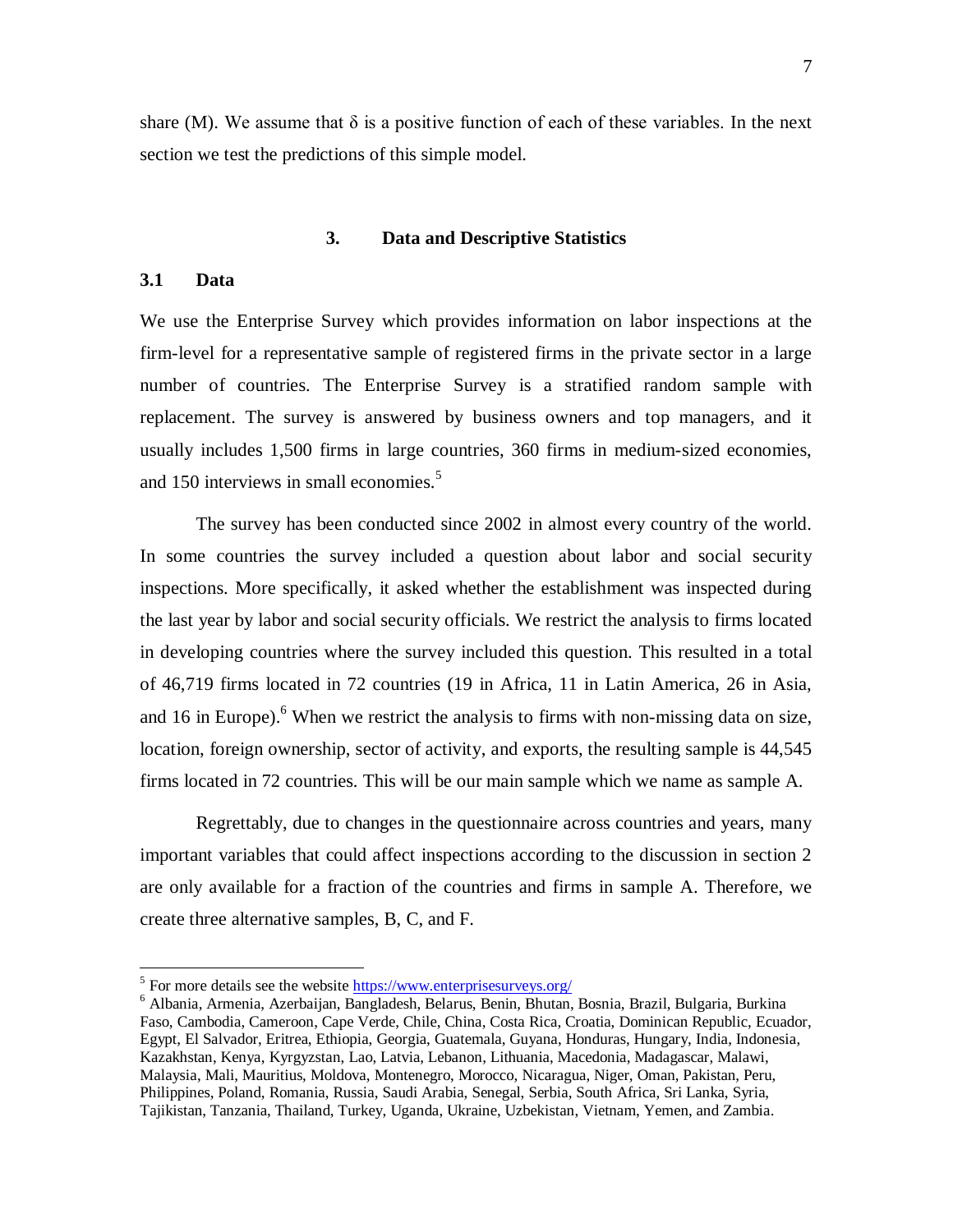Sample B includes firms in sample A with information on all of the following three proxies of θ: Share of workers with temporary contracts, share of workers with five or less years of schooling, and percentage of sales reported for tax purposes by the typical firm in the same line of business.<sup>7</sup> Sample B includes 27,575 firms located in 60 countries. In sample C, we restrict firms in sample A to those with information on unionization and participation in a business association. The sample shrinks to 21,002 firms located in 39 countries, mainly because of lack of unionization data. Finally, the number of firms with information for all of the analyzed variables is only 9,802 firms located in 30 countries (Sample F).

## **3.2 Main patters of Labor Inspections**

This section presents basic statistics for labor inspections. We first present some crosscountry patterns using our main sample and relate it with country variables. Then, we explore the incidence of inspections across firm's characteristics.

## *3.2.1 Labor inspections across countries*

The mean value of labor inspections across countries is 0.51, meaning that slightly more than half of registered firms are inspected by labor and social security officials per year. More than 85% of registered firms are inspected in Albania, Egypt and Morocco, and less than 20% in Georgia, Indonesia and Cambodia.

Table 1 presents the mean value of labor inspections across regions. The MENA region has the highest level of inspections and Central Asia the lowest. Furthermore, there is heterogeneity within regions as shown by the relatively high standard deviation.

## <Table 1 here>

We observe than richer countries are more likely to conduct inspections, but the correlation is very weak. Figure 1 is a scatterplot between (log) GDP per capita and the share of firms that report being inspected in each of the 72 analyzed developing countries. The pairwise correlation coefficient is 0.1 and statistically insignificant.

## <Figure 1 here>

<sup>&</sup>lt;sup>7</sup> We assume that tax evasion is closely correlated with labor law violations and evasion of social security taxes.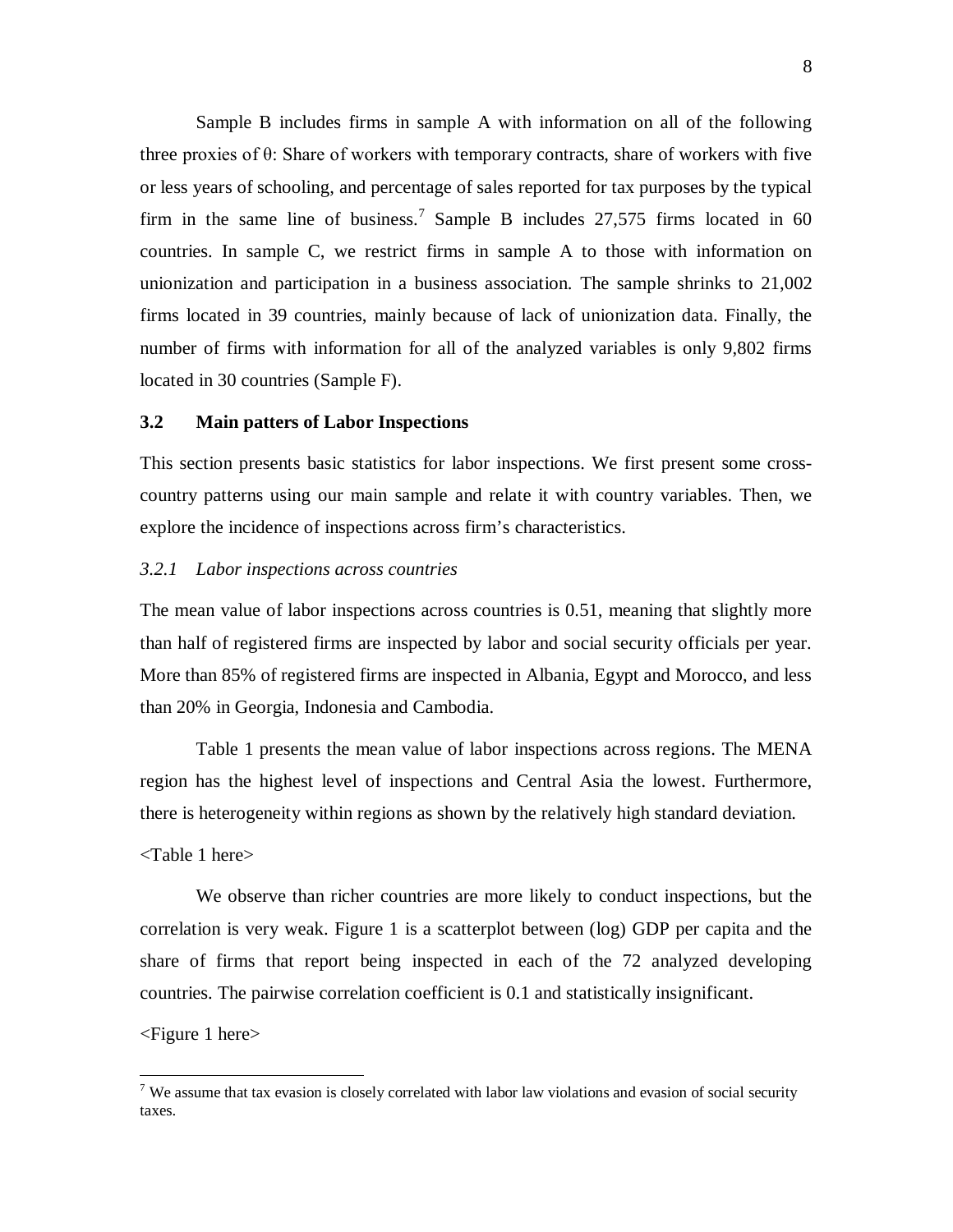There is, however, a stronger correlation between inspections and the size of the informal economy (Figure 2),<sup>8</sup> and between inspections and a rule of law index (Figure 3).<sup>9</sup> Countries with more inspections have less informality (pairwise correlation equal to -0.21 and significant at the 10% level), and countries with a higher value in the rule of law index have more enforcement (pairwise correlation equal to 0.22 and significant at the 10% level). Although these simple correlations do not imply causality, they are consistent with the hypothesis that more inspections increase compliance.

## <Figure 2 here>

#### <Figure 3 here>

## *3.2.2 Labor inspections across several firm's characteristics*

Table 2 provides the mean value of a set of firm's characteristics for those that have and have not been inspected by the labor and social security agency during the previous year. The statistics suggest that inspected firms (compared to those that were not inspected) are more likely to be located in the capital city, to be foreign, to export and import, to sell to the government, and to have a larger proportion of their workforce unionized. More surprisingly, is the finding that inspected firms are more likely to be members of a business association, to have a more educated workforce, to operate in industries with higher tax compliance, and that inspected firms have, on average, a smaller market share compared to firms that have not been inspected.

## <Table 2 here>

 $\overline{a}$ 

Figure 4 shows the incidence of labor inspections across firm size and region. Larger firms (i.e., with more employees) are more likely to be inspected compared to smaller firms in the seven groups. Furthermore, in 66 out of the 72 analyzed countries, the average size of inspected firms is larger than the average size of non-inspected

 $8$  The measure of the informal economy, as a percentage of GDP, is from Schneider (2002).

<sup>&</sup>lt;sup>9</sup> The rule of law index captures perceptions of the extent to which agents have confidence in and abide by the rules of society, and in particular the quality of contract enforcement, property rights, the police, and the courts, as well as the likelihood of crime and violence (Kaufmann et al., 2010). The index is constructed by averaging data from different sources, and varies between -2.5 and 2.5, with higher values corresponding to better outcomes. The data is available in the WGI website together with details on the aggregation procedure. http://info.worldbank.org/governance/wgi/sc\_country.asp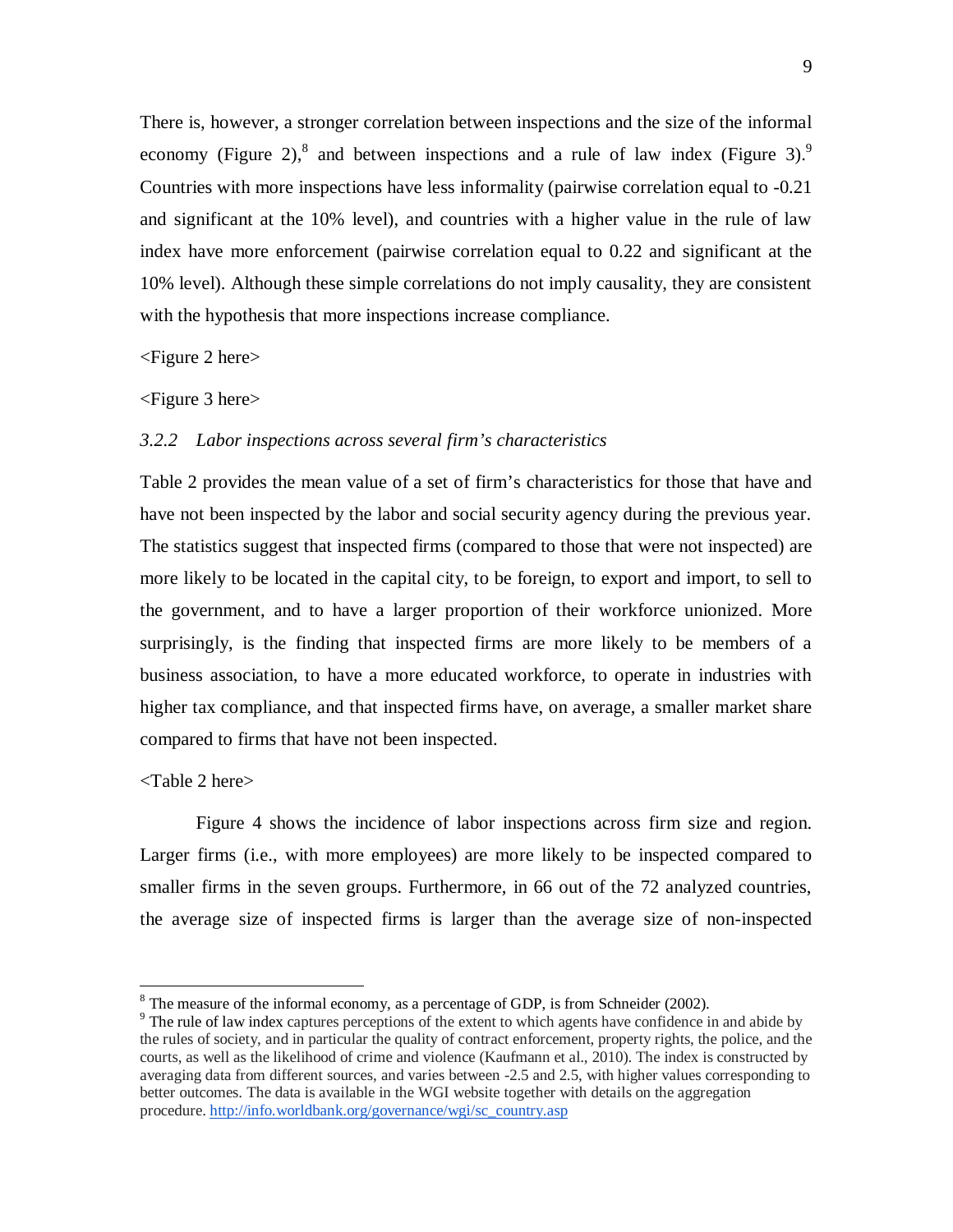firms,  $10$  and the econometric evidence below shows that this is a very robust relationship and quantitatively the most important determinant of inspections.

## <Figure 4 here>

Figure 5 shows the incidence of labor inspections across firm's market power.<sup>11</sup> A firm is assumed to have more market power if quantities sold decrease little after increasing prices (and assuming that competitors keep prices constant). Firms with greater market power can translate the increase in labor costs produced by inspections into higher prices, and hence, are more likely to react to enforcement via formalization rather than job destruction. Interestingly, we find that firms that have more market power are less likely to be inspected compared to firms that expect a sharp reduction in sales. This result, along with the finding that firms that have a larger share of the national market are actually less likely to be inspected compared with firms with smaller market shares, is at odds with the assumption that inspection agencies have the willingness (or ability) to focus on firms that are more likely to react to inspection via formalization and not via job destruction.

<Figure 5 here>

 $\overline{a}$ 

## **4. Econometric Model and Main Findings**

In this section we estimate at the firm level the relationship between the incidence of labor inspections and several firm characteristics. In particular, we assume that:

$$
Inspection_{ij} = \alpha_j + \psi X_{ij} + \varepsilon_{ij} \qquad (1)
$$

where *Inspection<sub>ii</sub>* is an indicator equal to 1 if firm *i* in country *j* was inspected by labor and social security officials during the previous year and 0 otherwise, *X* is a vector of explanatory variables of the incidence of labor inspections, and  $\alpha_i$  is a set of country fixed effects. We assume that  $\varepsilon_{ij}$  is normally distributed and estimate equation (1) with a probit model. Standard errors are clustered at the country level.

 $10$  The six exceptions are Azerbaijan, Egypt, Montenegro, Morocco, Peru and Saudi Arabia.

<sup>&</sup>lt;sup>11</sup> Information about firm's market power is only available in 39 out of the 72 countries in the main sample. Given the small sample, we do not disaggregate by region.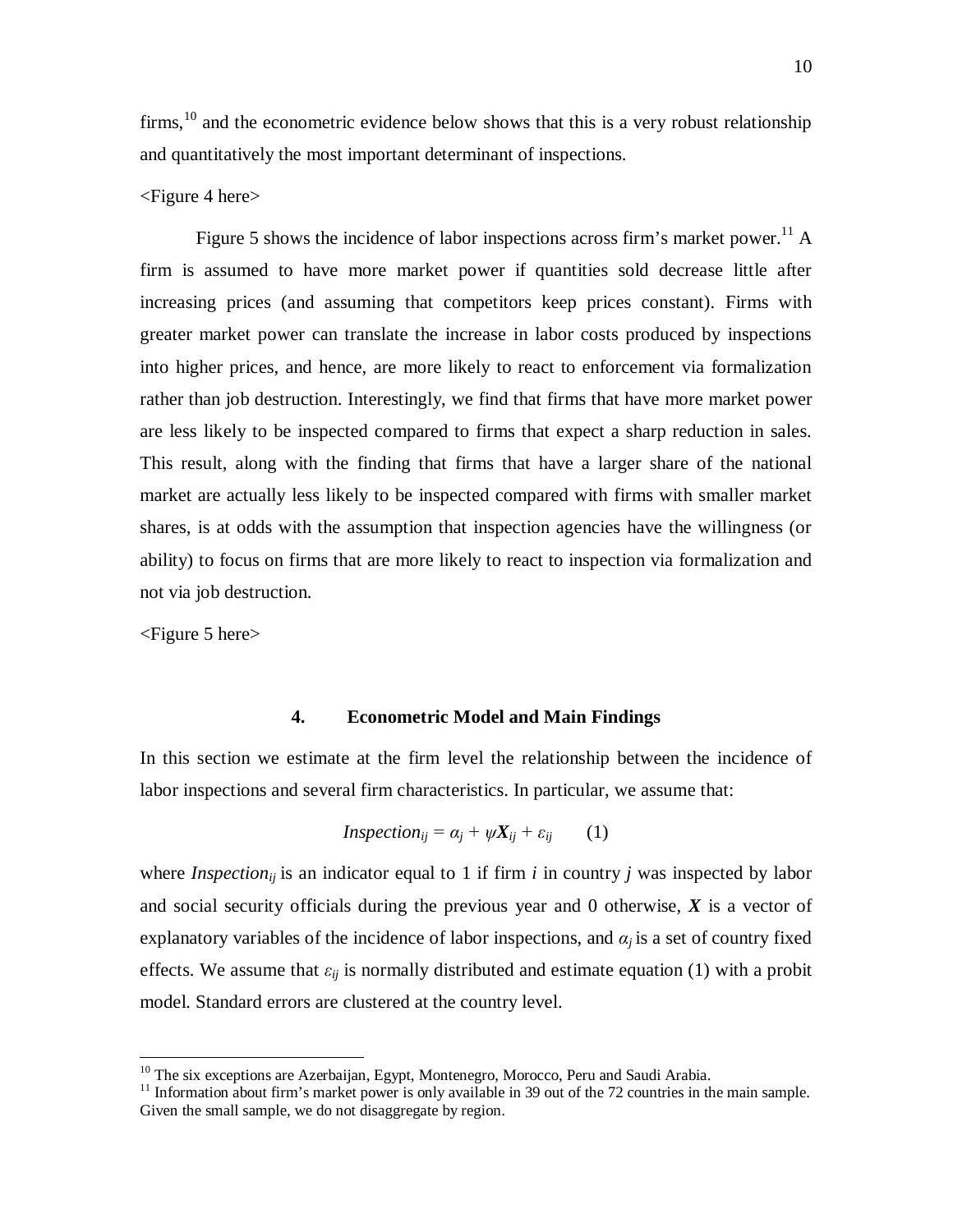Table 3 presents the results for different specifications depending on the firm characteristics included. In column (1) we include the set of baseline firm characteristics that are observable in the main sample (i.e., firm size, location, foreign ownership, sector of activity, and exports). In columns 2 to 10 we add several other characteristics of the firm proxying the net benefits of inspections. As discussed above, unfortunately, these characteristics are only available for a subset of firms in sample A. All specifications include country fixed effects.

## <Table 3 here>

The findings in table 3 show that few variables are consistently strong predictors of the incidence of inspections. In particular, larger firms are more likely to be inspected than smaller firms. Across specifications the magnitude of the effect is also reasonably constant. The main differences are between firms with 1 to 10 employees and firms with 11 to 50 employees (15 percent increase in the probability of being inspected), and between with firms with 51 to 200 employees (an additional 10 percent increase). Firms that export are also more likely to be inspected.

There is some evidence that inspections are more likely among firms with a high skilled workforce, with less market power, with higher unionization, and among firms that are members of a business association and that operate in sectors of activity with higher tax compliance. However, these results are not always robust across specifications. A number of other firm characteristics, including location, foreign ownership, sales to the government and other traits not included in the table (i.e., age, imports, technology, and changes in employment) are usually not correlated with inspections.

There are several explanations for the robust correlation between labor inspections and firm size. First, it is plausible that enforcement agencies want to maximize revenues but have little capacity to discriminate firms with and without market power. Therefore, they may use firm size as a proxy. Second, most of the inspections have lower costs in larger firms because documentation is organized and is easier to follow the process. In small or middle sized firms information is not so structured and inspectors would probably lose more time without a final "payoff" of having many fines. Third, the positive correlation could be driven by corruption: because larger firms tend to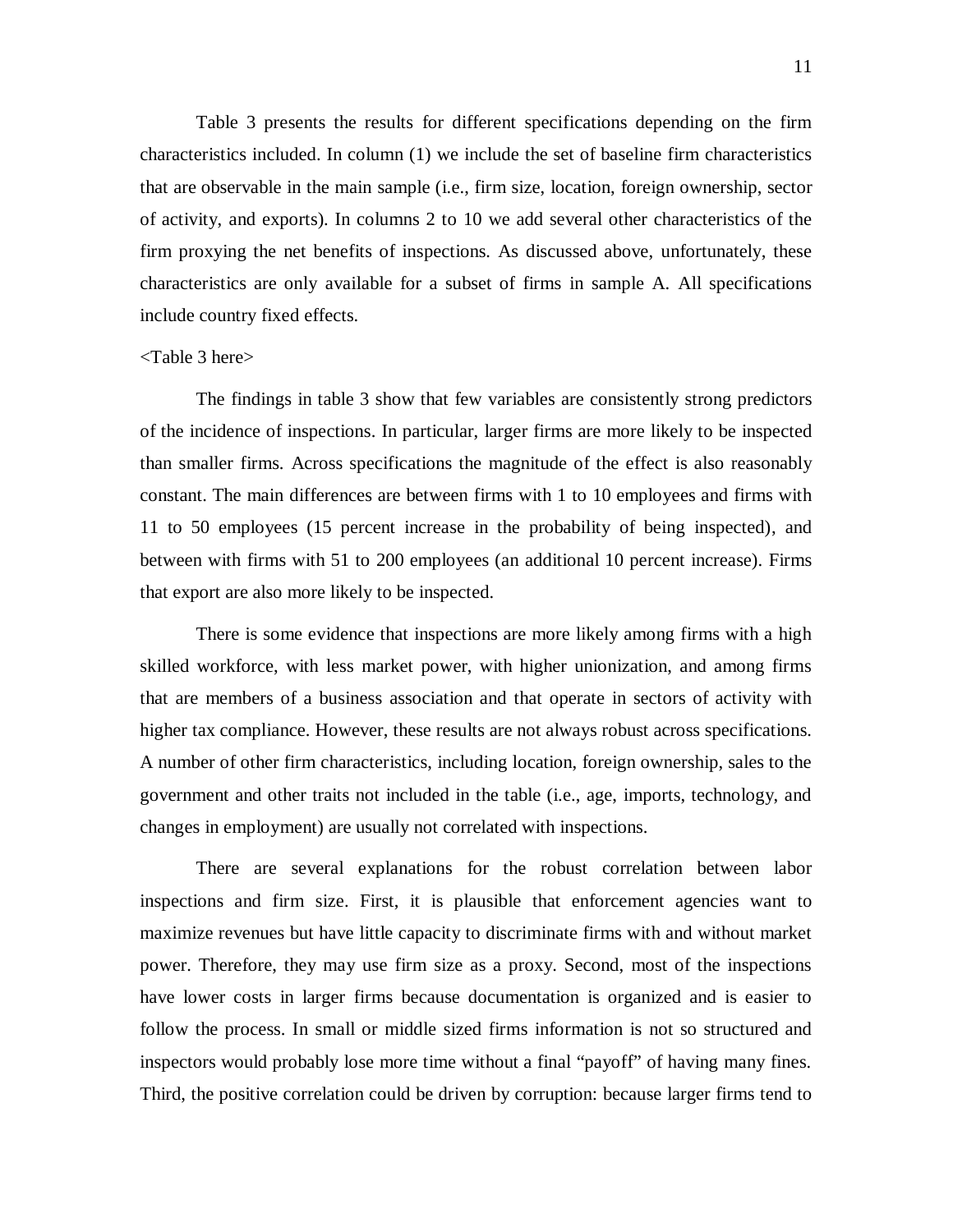be more productive they have the resources to pay higher bribes. Forth, there could be reverse causality if labor inspections increases firm efficiency (Piore and Schrank, 2008). This in turn may promote higher exports, technological adoption and ultimately firm size.

## **5. Heterogeneity of the Main Findings across Income and Region**

In this section we investigate the heterogeneity of our baseline findings across income groups and regions. In particular, we are interested in analyzing whether the objective functions of enforcement agencies differ by levels of economic development or by region. We categorize countries in three income groups (low-income, lower-middle income, and upper-middle income of more) following the World Bank classification. In tables 4 and 5 we replicate the main specifications for the different income groups and regions.

## <Table 4 here>

The estimates are quite similar across income groups. Inspection agencies focus on firms that have more employees, export, and participate in a business association. Location, ownership and market power are usually not significantly correlated with the incidence of inspections. The main difference across income groups appears to be related to the skills of the workforce and their participation in a labor union. In low and lowermiddle income countries the agency is less likely to inspect firms with low skilled workers and more likely to inspect unionized firms, but that relationship is not observed in upper-middle income countries. One plausible interpretation of this result is that inspection agencies in poorer countries have lower technical capacities to detect violations, and hence, rely more on complaints, which are more likely among workers who are aware of their rights (that is, unionized workers and those that have more education).

The regional estimates show some interesting patterns. In particular, inspection agencies in the Middle East and North Africa appear to focus their efforts differently compared to agencies in other regions: First, while larger firms are more likely to be inspected in all regions this is not the case in MENA. Second, agencies in MENA are less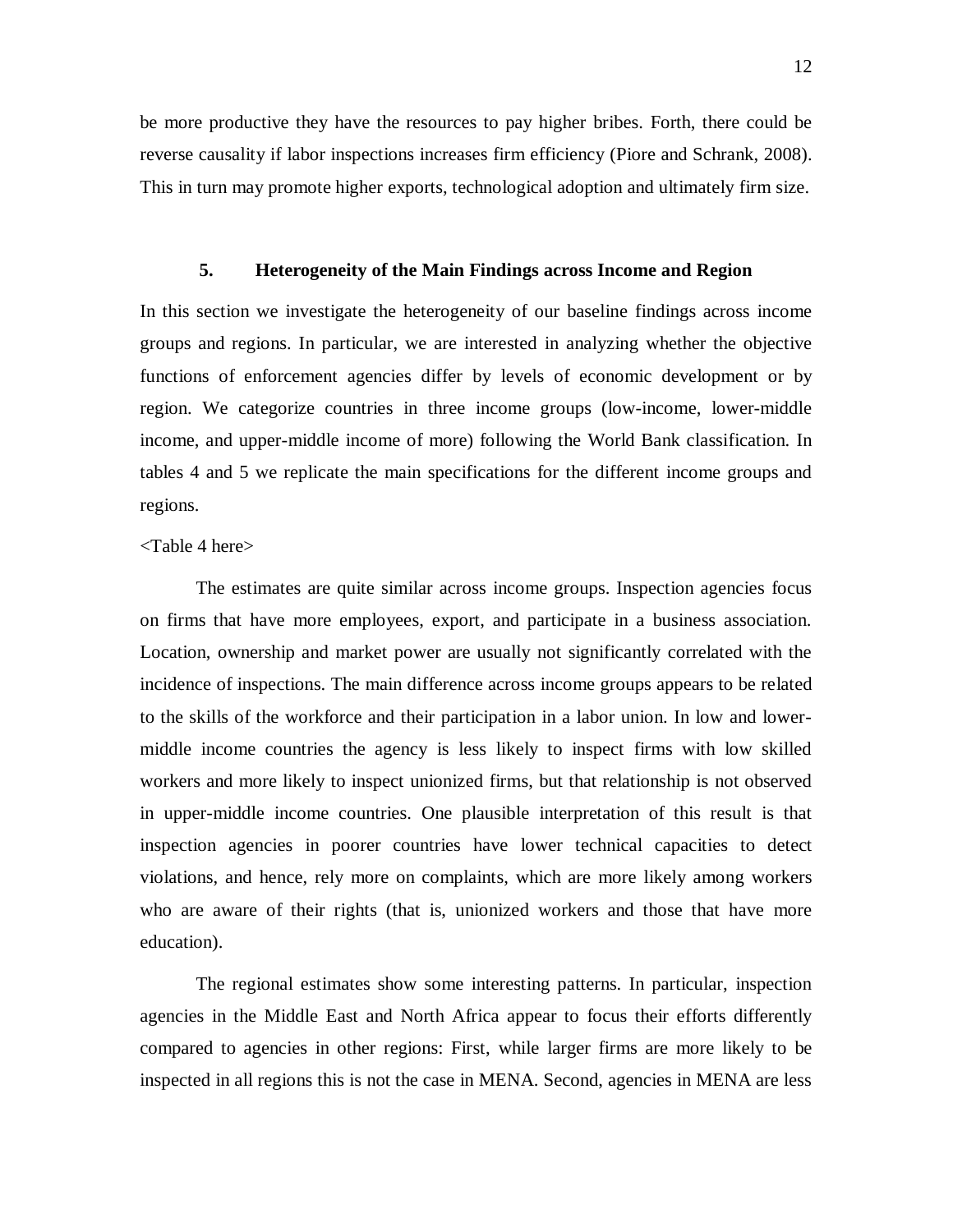likely to inspect foreign firms while a positive correlation is usually observed in other regions (developing countries in Europe are another exception). Third, MENA is the only region where firms with more market power are less likely to be inspected; no significant correlation is observed in other regions. Fourth, firms with a larger share of low skilled workers are more likely to be inspected in MENA (as well as in Latin America), but the opposite occurs in the other regions.

<Table 5 here>

## **6. Conclusion**

This paper empirically explores the incidence of labor inspections across firms that operate in 72 developing countries. Given the relatively little knowledge on the behavior of inspection agencies, our objective is to present a collection of stylized facts. Pooling firms across countries we find that firms with more employees are more likely to be inspected and the result is robust to the inclusion of several controls. Few other variables are statistically correlated with inspections. Exporting firms, members of a business association, firms that have a larger share of high-skilled and unionized workers, and that operate in sectors of activity with more compliance are more likely to be inspected, although these results are not as robust as the effect of firm size. Other characteristics of the firm, such as location, foreign ownership, market power, share of sales to the government, imports, and recent changes in employment are not correlated with inspections.

We group countries by the level of economic development and by region to explore whether there is heterogeneity across these categories. Although we find some heterogeneity, most of the results obtained using the pooled sample hold. The most salient exceptions are: First, the higher incidence of inspections among firms with a more skilled and unionized workforce is only observed in the low and lower-middle income groups. Second, inspection agencies in the Middle East and North Africa present some anomalies, such as being less likely to inspect firms that are foreign, larger and with more market power.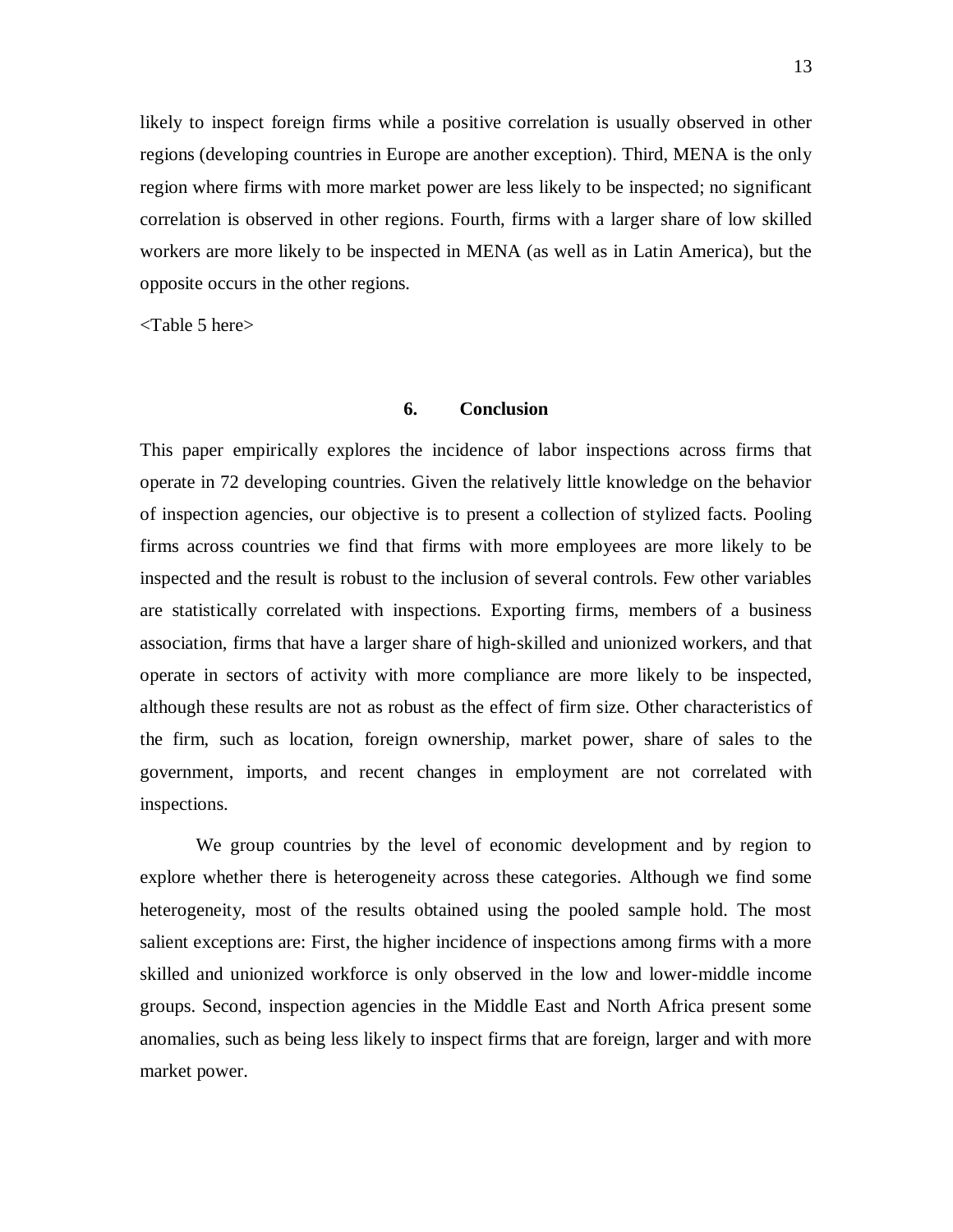Are these results consistent with any particular theory of inspection agencies behavior? Answering this question is complex because the behavior of enforcement agencies not only depends on their objectives but also on their capacity to access and process information about firm's characteristics. The finding that the incidence of inspections is lower among firms that operate in industries with more tax evasion and that have a larger share of low skilled workers goes against the predictions of a legalistic approach. If agencies were mainly concerned about ensuring compliance, then, they should focus their efforts on firms with low skilled workers (because, this is where violations usually occur) and in sectors with more evasion. This information is usually easily available to the agency, and hence, it is unlikely that the problem is lack of technical capacity to pursue a legalistic objective.

The finding that larger firms and members of business associations are more likely to be inspected is at odds with the capture theory. However, there are other results, such as the evidence for the MENA region and the lack of a correlation between inspections and market power, which suggest that agencies are in some cases captured by lobby groups. The fact that firms with a unionized workforce are more likely to be inspected could be interpreted as evidence of capture by labor unions, but could also indicate that inspections agencies mainly react to complaints and have little capacity to be proactive.

Some results are consistent with the idea that agencies attempt to maximize net revenues (such as the finding that larger firms are more likely to be inspected), however, the findings that inspections are more likely among firms in industries with low tax evasion and that firm's market power is not correlated with inspections are at odds with this approach.

Summing up, the inspections agencies we study are presumably driven by a number of objectives (which sometimes are in conflict), and have little capacity to obtain and process the necessary information to achieve those objectives. The result is that inspected firms are not systematically different from those that are not inspected in a large number of characteristics, which suggest that inspection agencies have low levels of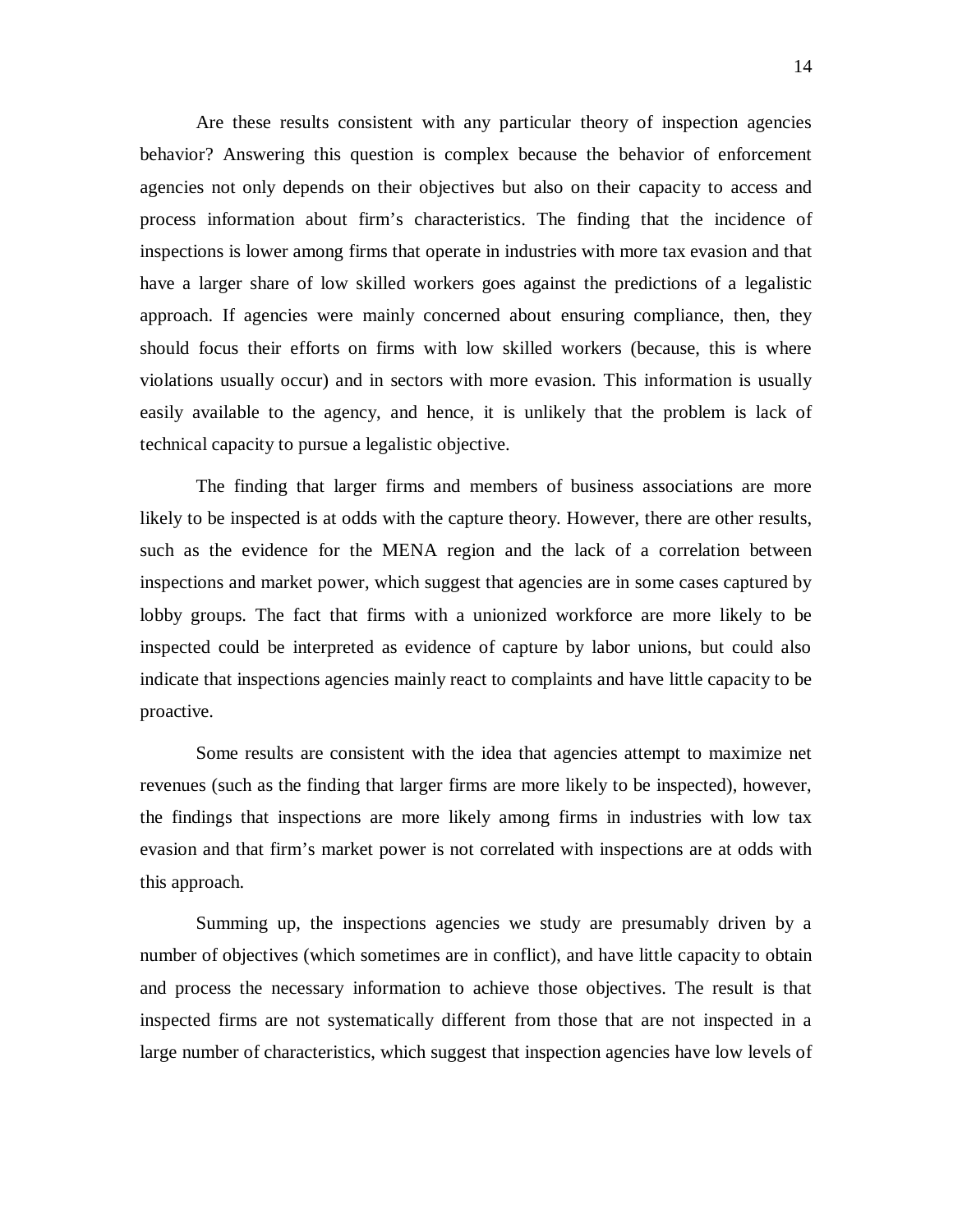efficiency. More importantly, they also have low effectiveness as shown by the large number of labor violations in the developing world.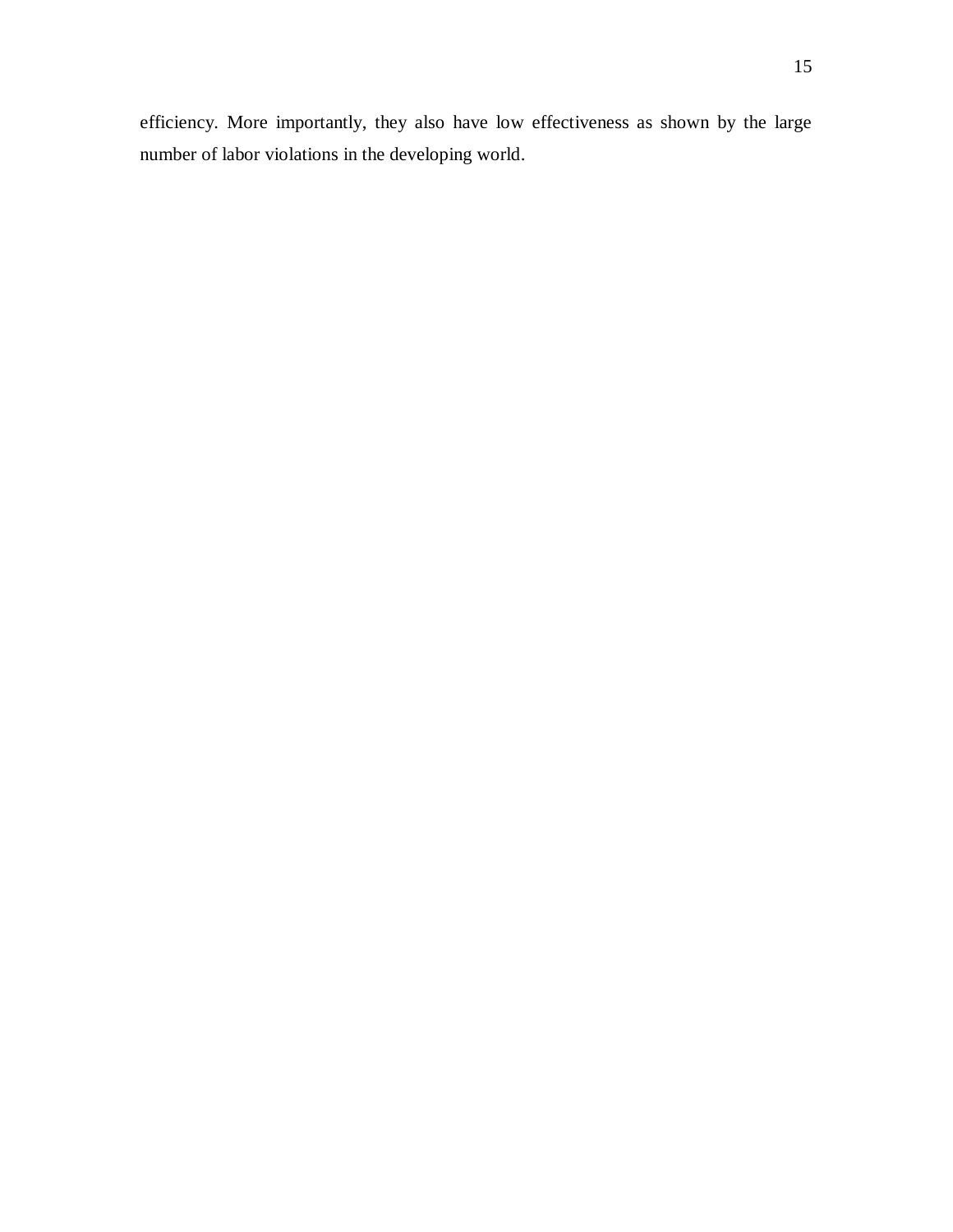## **Tables**

|                              | Share of firms Inspected by Labor<br>and Social Security Agency | Standard<br>deviation |
|------------------------------|-----------------------------------------------------------------|-----------------------|
| Central Asia                 | 0.35                                                            | 0.17                  |
| East Asia                    | 0.56                                                            | 0.18                  |
| Europe                       | 0.45                                                            | 0.12                  |
| Latin America and Caribbean  | 0.48                                                            | 0.07                  |
| Middle East and North Africa | 0.67                                                            | 0.24                  |
| South Asia                   | 0.64                                                            | 0.10                  |
| Sub Saharan Africa           | 0.49                                                            | 0.19                  |

Table 1 – Labor Inspections across Regions

Note: Regional estimates are computed weighting the country values by the population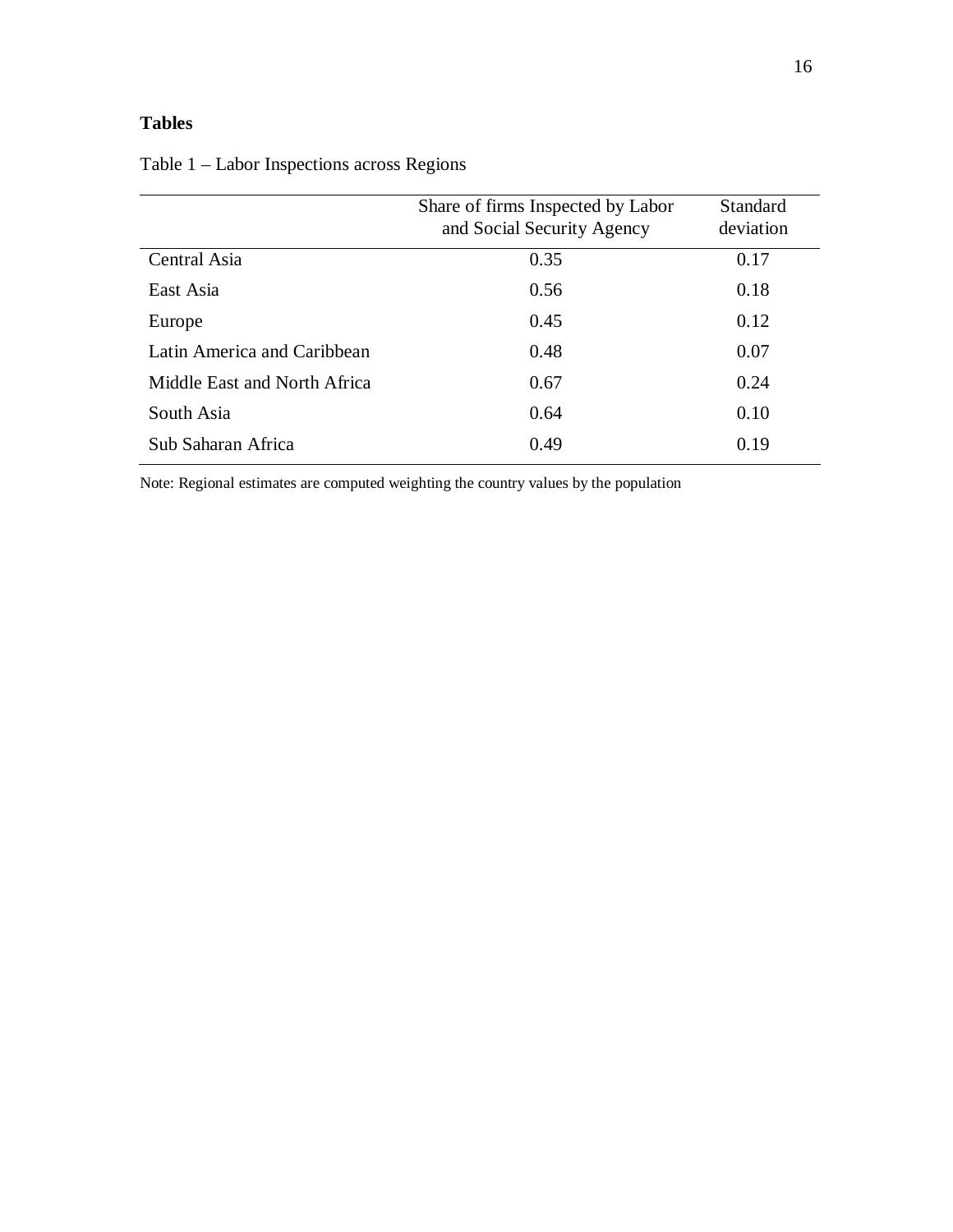| Variable                                     | Not Inspected | Inspected | t-value  |
|----------------------------------------------|---------------|-----------|----------|
| Located in Capital City                      | 0.44          | 0.47      | $-4.70$  |
| Foreign Ownership                            | 0.10          | 0.15      | $-12.20$ |
| % Workforce with 5 or less years schooling   | 12.33         | 11.70     | 1.93     |
| % Workforce Temporary Contract               | 10.05         | 9.38      | 2.78     |
| % Sales reported for tax purpose in industry | 80.01         | 82.27     | $-6.59$  |
| % Sales Exported                             | 14.16         | 21.28     | $-16.90$ |
| % Inputs Imported                            | 26.81         | 33.30     | $-11.78$ |
| % Sales to Government                        | 5.64          | 7.50      | $-6.31$  |
| Market Share                                 | 24.78         | 18.95     | 8.89     |
| <b>Unionization Rate</b>                     | 22.11         | 25.85     | $-5.78$  |
| Participation in Business Association        | 0.52          | 0.62      | $-14.87$ |

Table 2 – Characteristics of inspected and not inspected firms

Note: Table reports the mean value of the variables for the sample of firms that during the last year were inspected by the labor and social security inspectors and the sample of firms that were not inspected. In column (3) we report the t-value of the test of equality of means between the two samples.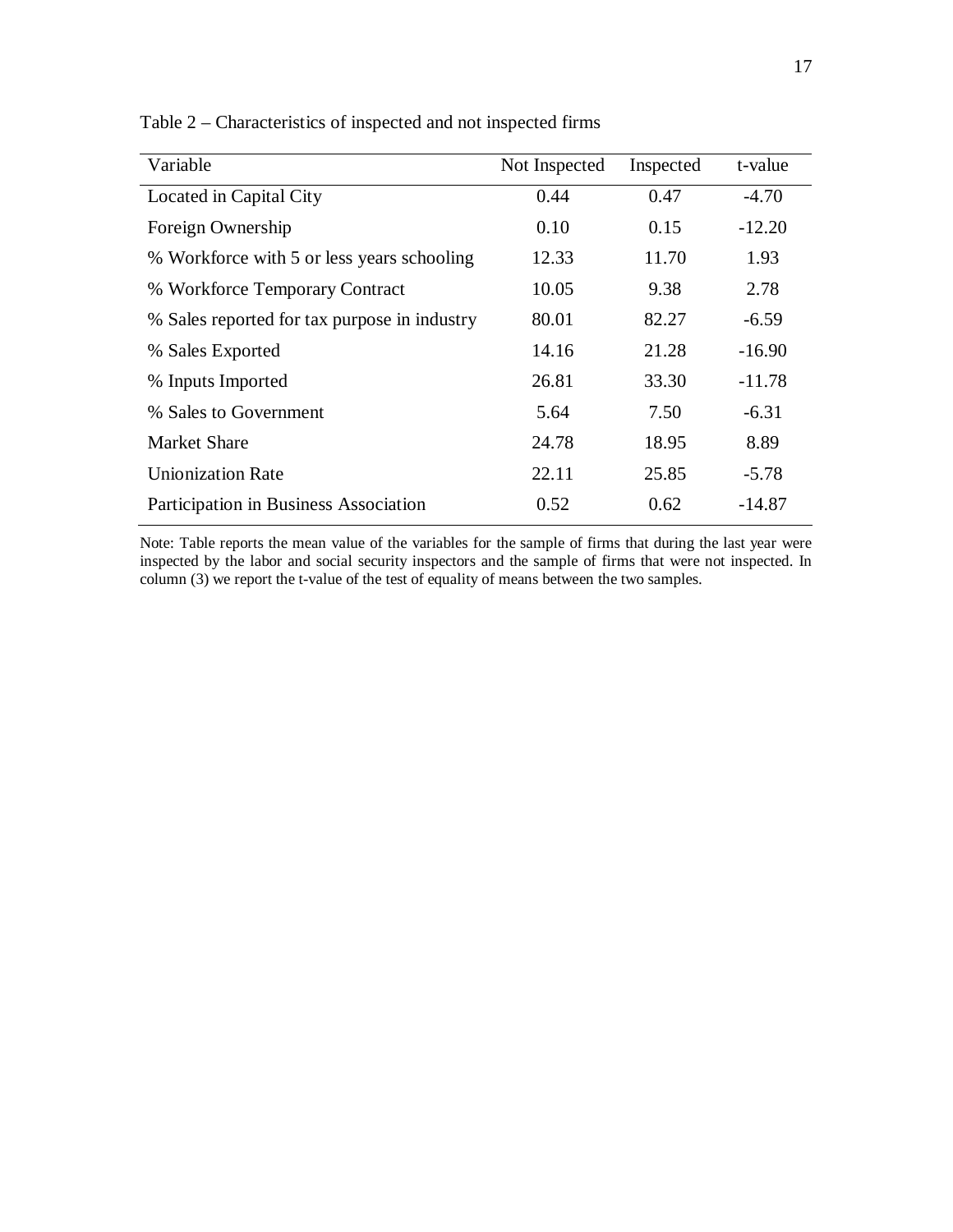| Variable                             |                          | 2                        | 3                        | 4                        | 5                        | 6                        | 7                        | 8                        | 9                        | 10                       |
|--------------------------------------|--------------------------|--------------------------|--------------------------|--------------------------|--------------------------|--------------------------|--------------------------|--------------------------|--------------------------|--------------------------|
| Firm Size 11 to 50 employees         | $0.16***$                | $0.16***$                | $0.16***$                | $0.15***$                | $0.12***$                | $0.18***$                | $0.14***$                | $0.08***$                | $0.10^{+}$               | $0.10**$                 |
| Size 51 to 200 employees             | $0.25***$                | $0.25***$                | $0.24***$                | $0.24***$                | $0.21***$                | $0.29***$                | $0.26***$                | $0.18***$                | $0.22***$                | $0.23***$                |
| Size 201 to 500 employees            | $0.27***$                | $0.27***$                | $0.26***$                | $0.25***$                | $0.22***$                | $0.32***$                | $0.26***$                | $0.18***$                | $0.21***$                | $0.22***$                |
| Size $+500$ employees                | $0.27***$                | $0.28***$                | $0.25***$                | $0.24***$                | $0.23***$                | $0.36***$                | $0.28***$                | $0.18***$                | $0.26***$                | $0.24***$                |
| City location                        | $-0.03\dagger$           | $-0.03**$                | $-0.04**$                | $-0.04**$                | $-0.02$                  | $-0.03$                  | 0.01                     | $-0.03$                  | $0.07**$                 | 0.05                     |
| Foreign ownership                    | 0.01                     | 0.01                     | $-0.01$                  | $-0.01$                  | $0.03\dagger$            | 0.01                     | $0.04**$                 | 0.01                     | 0.03                     | 0.02                     |
| % Sales Exported                     | $0.01***$                | $0.01***$                | $0.01**$                 | $0.01***$                | $0.01**$                 | $0.01**$                 | $0.01***$                | $0.01***$                | $0.01\dagger$            | 0.01                     |
| % Sales Government                   | $\overline{\phantom{a}}$ | 0.01                     | $\overline{\phantom{a}}$ | ٠                        |                          |                          | ۰                        | $\overline{\phantom{0}}$ | $\overline{\phantom{a}}$ | $\overline{\phantom{a}}$ |
| % Temporary workers                  |                          | $\overline{\phantom{a}}$ | $-0.01$                  | $-0.01$                  | $\blacksquare$           |                          | ۰                        | $-0.01$                  | $-0.01**$                | $-0.01**$                |
| % Low-skilled workers                |                          | $\overline{\phantom{a}}$ | $-0.01\dagger$           | $-0.01\dagger$           | $\blacksquare$           |                          | ۰                        | $-0.01\dagger$           | $-0.01$                  | $-0.01$                  |
| % Tax compliance                     |                          | ۰                        | $\overline{\phantom{a}}$ | $0.01**$                 |                          |                          | ۰                        | 0.01                     | $0.01**$                 | 0.01                     |
| % Workers unionized                  |                          |                          |                          | $\overline{\phantom{0}}$ | $0.01**$                 | $\overline{\phantom{a}}$ | ۰                        | $0.01**$                 | 0.01                     | 0.01                     |
| Participates in business association |                          |                          |                          | Ξ.                       | $0.06***$                |                          | $\overline{\phantom{a}}$ | $0.05**$                 | $0.08***$                | $0.05**$                 |
| <b>Market Power</b>                  |                          | -                        |                          |                          | $\overline{\phantom{a}}$ | $-0.01$                  | $\blacksquare$           | $\sim$                   | $-0.02\dagger$           | $\overline{\phantom{a}}$ |
| Market Share                         |                          |                          | $\overline{\phantom{0}}$ |                          | $\overline{\phantom{0}}$ | $\overline{\phantom{a}}$ | $-0.01$                  | $\overline{\phantom{a}}$ | $\overline{\phantom{a}}$ | $-0.01$                  |
| Observations                         | 44,545                   | 41,094                   | 33,511                   | 27,575                   | 21,002                   | 16,854                   | 15,028                   | 9,802                    | 4,600                    | 5,041                    |

Table 3 – Estimates of the Incidence of Labor Inspections across firms' characteristics

Note: The dependent variable is a binary indicator equal to 1 if the firm was inspected and 0 otherwise. All models include country fixed effects and are computed using a probit model. The table reports the marginal effects. Standard errors are clustered at the country level (omitted). The omitted firm size category is 1 to 10 employees.  $\dagger$  Significant at the 0.1,  $**$  0.05, and  $***$  0.001 level.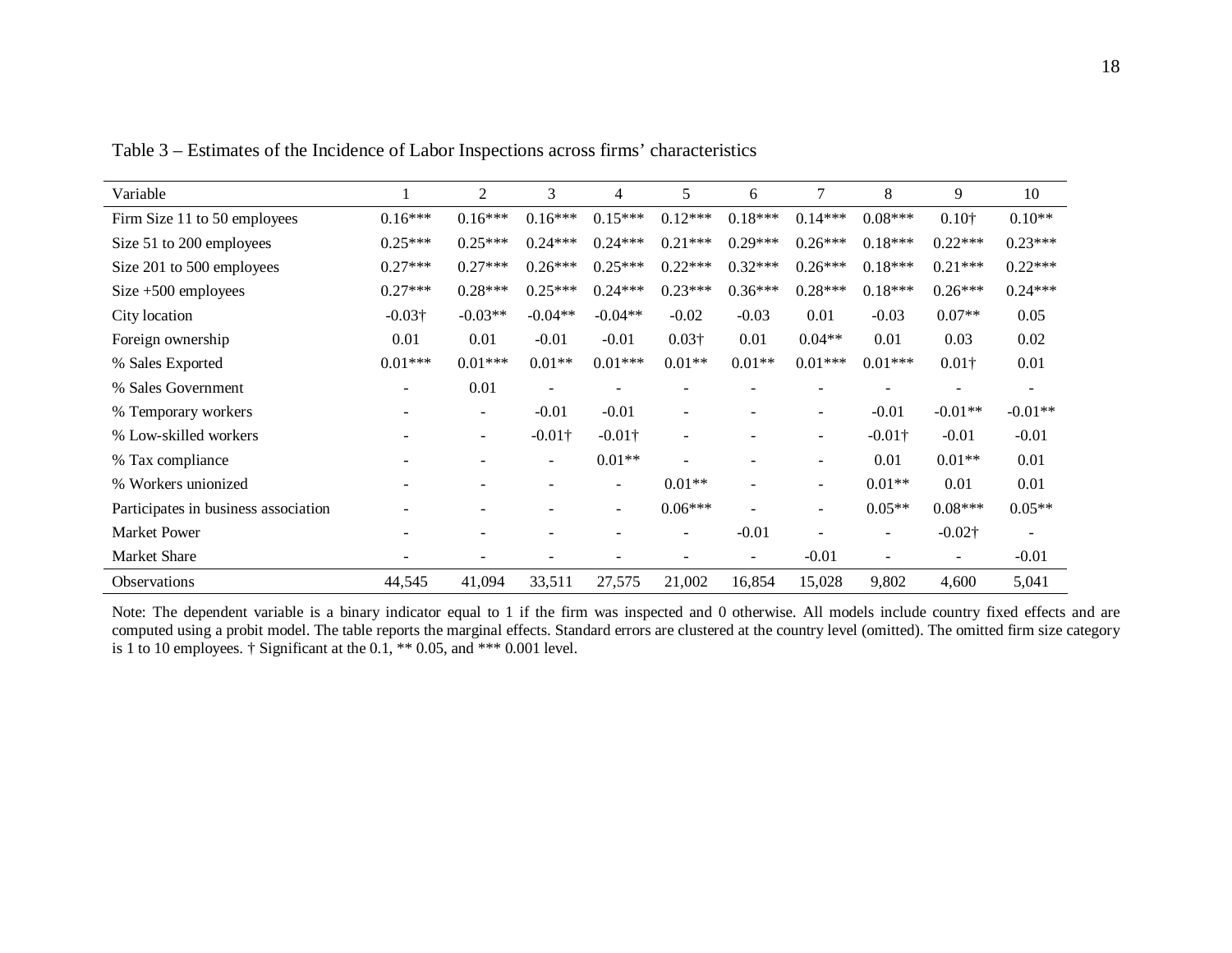|                                      |                          | Low income                   |                          |                          | Lower-middle income          |                          | Upper-middle income      |           |           |  |
|--------------------------------------|--------------------------|------------------------------|--------------------------|--------------------------|------------------------------|--------------------------|--------------------------|-----------|-----------|--|
| Variable                             |                          | $\overline{2}$               | 3                        | 4                        | 5                            | 6                        | $\tau$                   | 8         | 9         |  |
| Firm Size 11 to 50 employees         | $0.22***$                | $0.12***$                    | $0.26***$                | $0.11***$                | $0.13***$                    | $0.19***$                | $0.15***$                | $0.07**$  | $0.16***$ |  |
| Size 51 to 200 employees             | $0.29***$                | $0.21***$                    | $0.32***$                | $0.17***$                | $0.20***$                    | $0.32***$                | $0.28***$                | $0.19***$ | $0.26***$ |  |
| Size 201 to 500 employees            | $0.34***$                | $0.24***$                    | $0.37***$                | $0.15**$                 | $0.18***$                    | $0.29***$                | $0.32***$                | $0.20***$ | $0.32***$ |  |
| Size $+500$ employees                | $0.30***$                | $0.31***$                    | $0.35***$                | 0.14                     | $0.18**$                     | $0.36***$                | $0.33***$                | $0.20***$ | $0.35***$ |  |
| City location                        | 0.01                     | $-0.03$                      | 0.02                     | $-0.04**$                | $-0.01$                      | 0.01                     | $-0.05\dagger$           | $-0.02$   | $-0.06$   |  |
| Foreign ownership                    | 0.08                     | 0.06                         | $0.11***$                | $-0.01$                  | 0.04                         | 0.03                     | $-0.03$                  | 0.01      | $-0.02$   |  |
| % Sales Exported                     | $0.01\dagger$            | $0.01**$                     | 0.01                     | $0.01***$                | 0.01                         | $0.01**$                 | $0.01\dagger$            | $0.01**$  | 0.01      |  |
| % Temporary workers                  | $-0.01$                  | $\qquad \qquad \blacksquare$ | $\overline{\phantom{a}}$ | $-0.01$                  | $\blacksquare$               | $\overline{\phantom{a}}$ | $-0.01$                  |           |           |  |
| % Low skilled workers                | $-0.01**$                |                              | $\overline{\phantom{a}}$ | $-0.01**$                | $\qquad \qquad \blacksquare$ | $\qquad \qquad -$        | 0.01                     |           |           |  |
| % Tax compliance                     | 0.01                     |                              | $\overline{\phantom{a}}$ | $0.01**$                 |                              | $\qquad \qquad -$        | 0.01                     |           |           |  |
| % Workers unionized                  | $\overline{\phantom{a}}$ | $0.01\dagger$                | $\overline{\phantom{a}}$ | $\overline{\phantom{a}}$ | $0.01***$                    | $\qquad \qquad -$        | $\overline{\phantom{a}}$ | 0.01      |           |  |
| Participates in business association |                          | $0.07**$                     |                          | $\overline{\phantom{a}}$ | $0.08***$                    |                          | $\overline{\phantom{a}}$ | $0.04**$  |           |  |
| <b>Market Power</b>                  | ٠                        | -                            | 0.01                     | $\overline{\phantom{a}}$ | $\qquad \qquad \blacksquare$ | $-0.01$                  | $\blacksquare$           |           | $-0.01$   |  |
| <b>Observations</b>                  | 2,165                    | 3,679                        | 1,481                    | 12,867                   | 7,968                        | 6,118                    | 12,543                   | 9,355     | 9,255     |  |

Table 4 – Estimates of the Incidence of Labor Inspections across firms' characteristics by income group

Note: The dependent variable is a binary indicator equal to 1 if the firm was inspected and 0 otherwise. All models include country fixed effects and are computed using a probit model. The table reports the marginal effects. Standard errors are clustered at the country level (omitted). The omitted firm size category is 1 to 10 employees. † Significant at the 0.1,  $**$  0.05, and  $***$  0.001 level.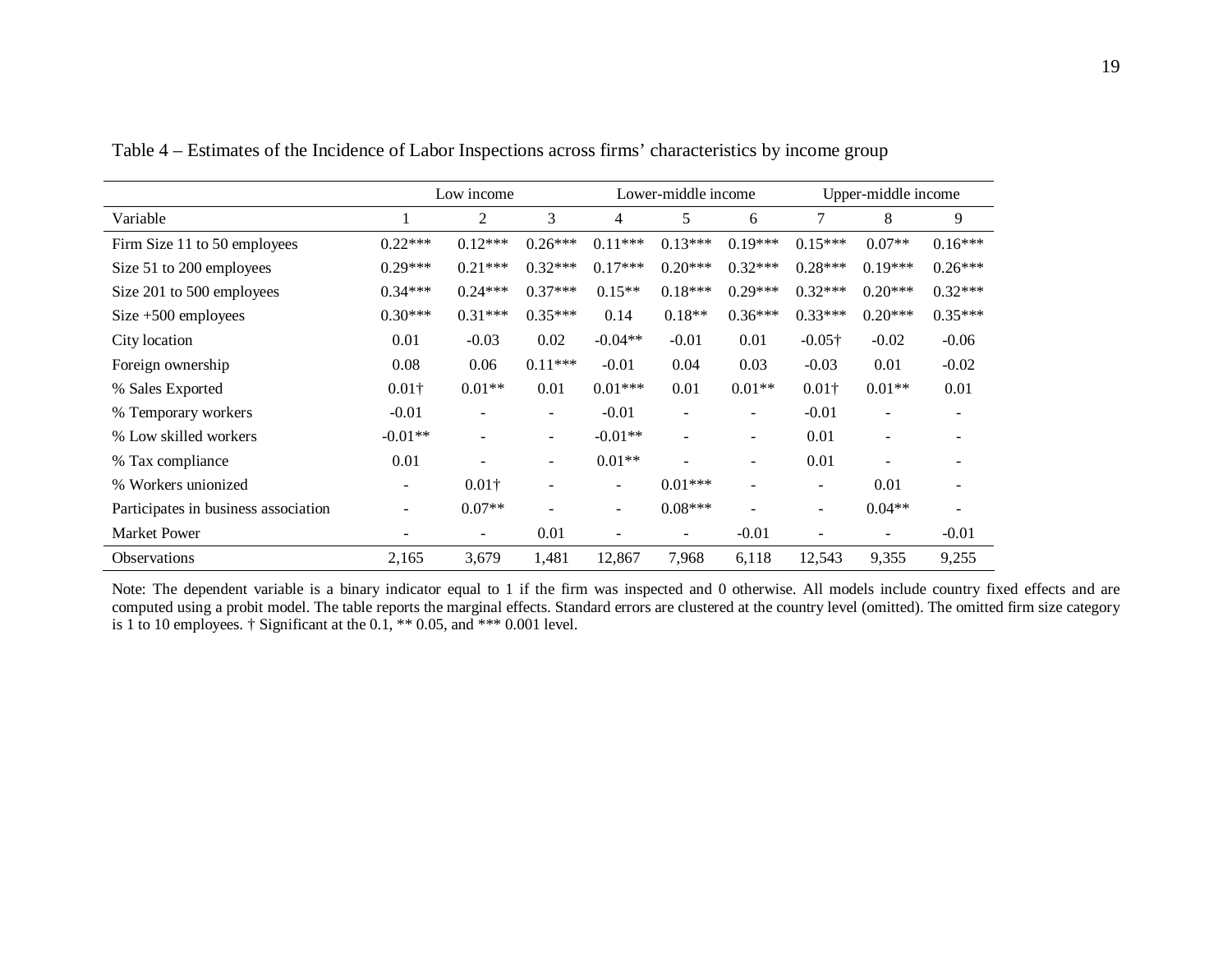|                                      |                          | Central Asia<br>East Asia |                          |            |                | Europe                   |                          | Latin America            |                          |                          |                          |           |
|--------------------------------------|--------------------------|---------------------------|--------------------------|------------|----------------|--------------------------|--------------------------|--------------------------|--------------------------|--------------------------|--------------------------|-----------|
| Variable                             |                          | 2                         | 3                        | 4          | 5              | 6                        | 7                        | 8                        | 9                        | 10                       | 11                       | 12        |
| Firm Size 11 to 50 employees         | $0.20***$                | $0.20***$                 | $0.21***$                | $0.15***$  | $0.11**$       | $0.08***$                | $0.18***$                | 0.06                     | $0.19***$                | $0.11***$                | $0.13***$                | $0.16***$ |
| Size 51 to 200 employees             | $0.28***$                | $0.28***$                 | $0.28***$                | $0.40***$  | $0.20***$      | $0.22***$                | $0.26***$                | $0.16\dagger$            | $0.27***$                | $0.30***$                | $0.28***$                | $0.35***$ |
| Size 201 to 500 employees            | $0.30***$                | $0.31***$                 | $0.32***$                | $0.45***$  | $0.22***$      | $0.24***$                | $0.31***$                | 0.03                     | $0.31***$                | $0.37***$                | $0.34***$                | $0.36***$ |
| Size $+500$ employees                | $0.35***$                | $0.34***$                 | $0.34***$                | $0.48***$  | $0.21***$      | $0.30***$                | $0.34***$                | $0.24***$                | $0.35***$                | $0.37***$                | $0.33***$                | $0.41***$ |
| City location                        | 0.01                     | $-0.02$                   | $-0.01$                  | $-0.01$    | $-0.03$        | $0.08\dagger$            | $-0.10***$               | $-0.05$                  | $-0.11***$               | $-0.04$                  | 0.01                     | 0.05      |
| Foreign ownership                    | $0.06**$                 | 0.06                      | $0.06\dagger$            | 0.01       | $0.03**$       | $0.05***$                | $-0.03\dagger$           | $-0.05$                  | $-0.04\dagger$           | 0.02                     | 0.03                     | 0.05      |
| % Sales Exported                     | 0.01                     | 0.01                      | 0.01                     | 0.01       | $0.01***$      | 0.01                     | 0.01                     | 0.01                     | 0.01                     | 0.01                     | 0.01                     | 0.01      |
| % Temporary workers                  | 0.01                     | $\overline{\phantom{a}}$  | $\sim$                   | $-0.01***$ | $\blacksquare$ | $\overline{\phantom{a}}$ | $-0.01\dagger$           | $\overline{\phantom{a}}$ | $\overline{\phantom{a}}$ | $-0.01$                  | $\overline{\phantom{a}}$ |           |
| % Low skilled workers                | 0.01                     | $\overline{\phantom{a}}$  | $\overline{\phantom{a}}$ | $-0.01$    | $\sim$         | $\overline{\phantom{a}}$ | 0.01                     | $\blacksquare$           | $\overline{\phantom{0}}$ | $0.01\dagger$            | $\overline{\phantom{a}}$ |           |
| % Tax compliance                     | 0.01                     | $\blacksquare$            | $\overline{\phantom{0}}$ | 0.01       | $\sim$         | $\blacksquare$           | $0.01\dagger$            |                          | $\overline{\phantom{0}}$ | $-0.01$                  | $\overline{a}$           |           |
| % Workers unionized                  | ۰                        |                           |                          | $\sim$     | $0.01**$       | $\blacksquare$           | $\sim$                   | $-0.01***$               | $\overline{\phantom{0}}$ | $\overline{\phantom{a}}$ | $0.01\dagger$            |           |
| Participates in business association | $\sim$                   | $0.07***$                 |                          | $\sim$     | 0.03           | ۰                        | $\sim$                   | $0.11***$                |                          | $\overline{\phantom{a}}$ | $0.08***$                |           |
| <b>Market Power</b>                  | $\overline{\phantom{0}}$ | $\overline{\phantom{a}}$  | 0.01                     |            | $\sim$         | $-0.01$                  | $\overline{\phantom{a}}$ | $\overline{\phantom{a}}$ | $-0.01$                  | $\overline{\phantom{a}}$ | $\overline{\phantom{a}}$ | $-0.01$   |
| <b>Observations</b>                  | 2,385                    | 2,497                     | 2,457                    | 2,942      | 6,247          | 1,637                    | 6,457                    | 685                      | 6,460                    | 3,425                    | 5,258                    | 3,831     |

Table 5 – Estimates of the Incidence of Labor Inspections across firms' characteristics by region

Note: The dependent variable is a binary indicator equal to 1 if the firm was inspected and 0 otherwise. All models include country fixed effects and are computed using a probit model. The table reports the marginal effects. Standard errors are clustered at the country level (omitted). The omitted firm size category is 1 to 10 employees. Information about unionization and market power is not available for any of the firms in Central Asia and South Asia respectively. † Significant at the  $0.1$ , \*\* 0.05, and \*\*\* 0.001 level.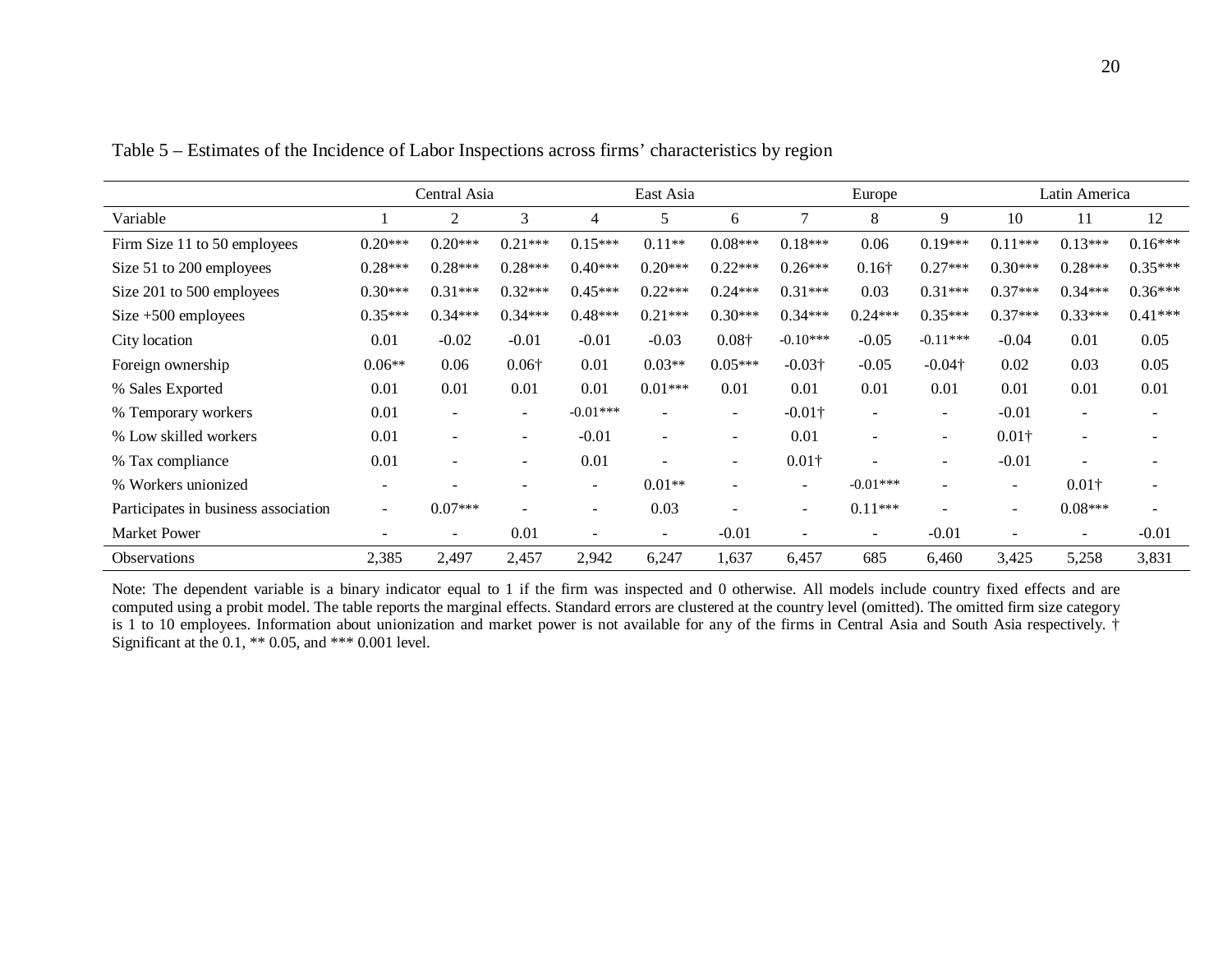|                                      |                          | <b>MENA</b>              |                |                          | South Asia<br>Sub-Saharan Africa |                |                          |                          |                          |
|--------------------------------------|--------------------------|--------------------------|----------------|--------------------------|----------------------------------|----------------|--------------------------|--------------------------|--------------------------|
| Variable                             | 13                       | 14                       | 15             | 16                       | 17                               | 18             | 19                       | 20                       | 21                       |
| Firm Size 11 to 50 employees         | $0.10***$                | 0.05                     | $0.13***$      | $0.05***$                | $0.09\dagger$                    |                | $0.17***$                | $0.12***$                | $0.25**$                 |
| Size 51 to 200 employees             | $0.12**$                 | 0.09                     | $0.16***$      | 0.04                     | $0.13\dagger$                    | $\sim$         | $0.28***$                | $0.22***$                | $0.32***$                |
| Size 201 to 500 employees            | 0.10                     | 0.07                     | 0.17           | $0.08***$                | $0.12**$                         | $\sim$         | $0.24***$                | $0.20***$                | $0.27***$                |
| Size $+500$ employees                | 0.02                     | $-0.01$                  | 0.06           | $0.07***$                | $0.18\dagger$                    |                | $0.24**$                 | $0.21***$                | $0.33***$                |
| City location                        | $-0.02$                  | $0.06**$                 | $-0.05$        | $-0.08**$                | $-0.02$                          | $\sim$         | 0.01                     | $-0.06$                  | 0.03                     |
| Foreign ownership                    | $-0.09**$                | $-0.12***$               | $-0.05$        | $-0.05$                  | 0.03                             | $\blacksquare$ | 0.05                     | 0.03                     | 0.05                     |
| % Sales Exported                     | $0.01***$                | 0.01                     | 0.01           | $0.01**$                 | 0.01                             |                | 0.01                     | 0.01                     | 0.01                     |
| % Temporary workers                  | $0.01**$                 | $\overline{\phantom{a}}$ | $\blacksquare$ | 0.01                     | $\overline{\phantom{a}}$         | $\sim$         | $-0.01$                  | $\overline{\phantom{a}}$ | $\overline{\phantom{a}}$ |
| % Low skilled workers                | $-0.01$                  | $\overline{\phantom{a}}$ | $\blacksquare$ | $-0.01***$               | $\overline{\phantom{a}}$         | ٠              | $-0.01***$               | $\overline{\phantom{a}}$ |                          |
| % Tax compliance                     | 0.01                     |                          |                | $-0.01***$               |                                  |                | 0.01                     |                          |                          |
| % Workers unionized                  | $\overline{\phantom{a}}$ | $-0.01$                  |                | $\overline{\phantom{a}}$ | $0.01\dagger$                    |                |                          | $0.01***$                |                          |
| Participates in business association | $\sim$                   | 0.02                     |                | $\overline{\phantom{a}}$ | $0.10***$                        |                | $\overline{\phantom{0}}$ | $0.06***$                |                          |
| Market Power                         |                          | $\overline{\phantom{a}}$ | $-0.04***$     | $\overline{\phantom{a}}$ | $\blacksquare$                   |                |                          | $\blacksquare$           | 0.01                     |
| Observations                         | 8,076                    | 1,156                    | 1,685          | 2,199                    | 4,275                            |                | 2,091                    | 3,381                    | 784                      |

Table 5 (continuation) – Estimates of the Incidence of Labor Inspections across firms' characteristics by region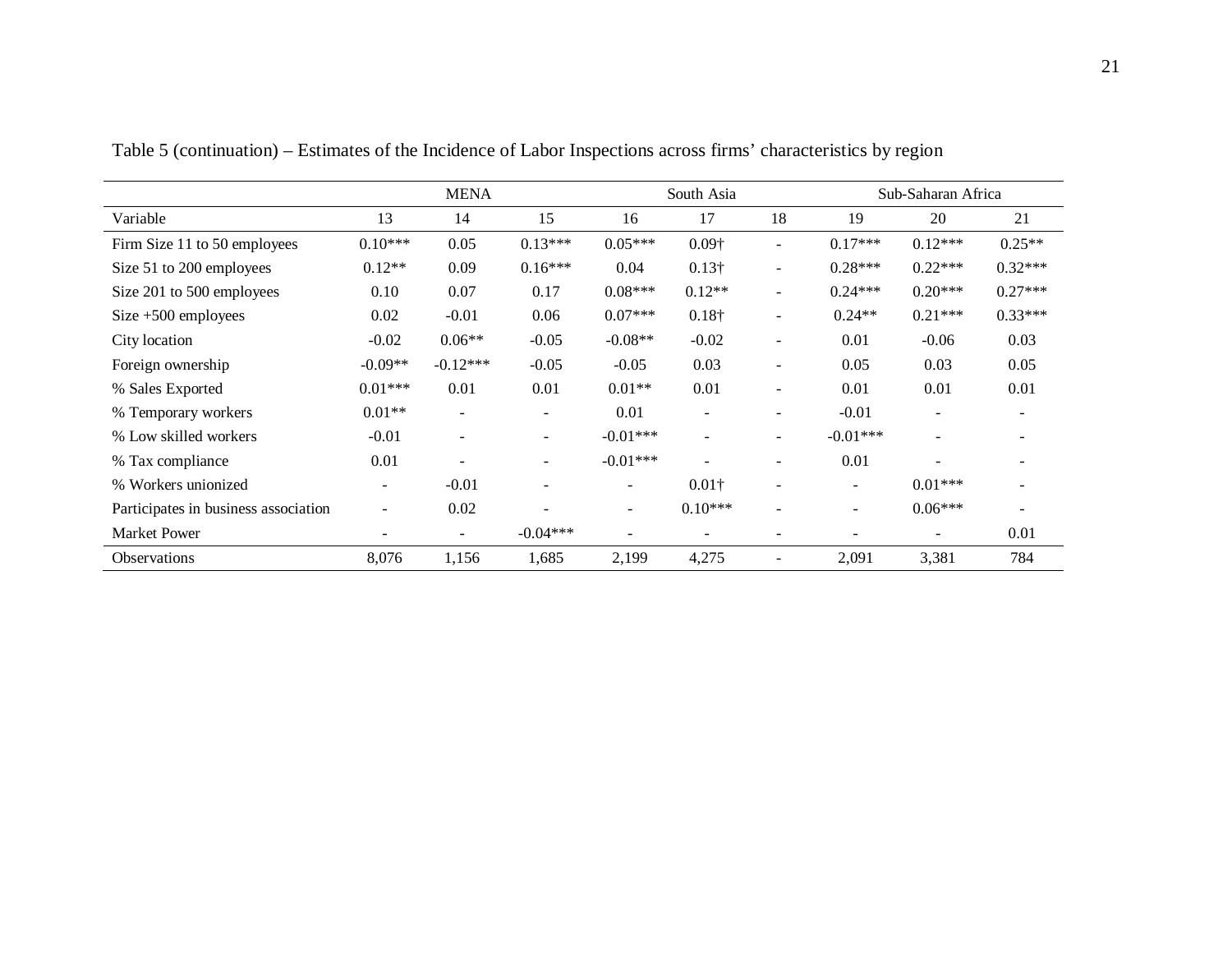# **Figures**



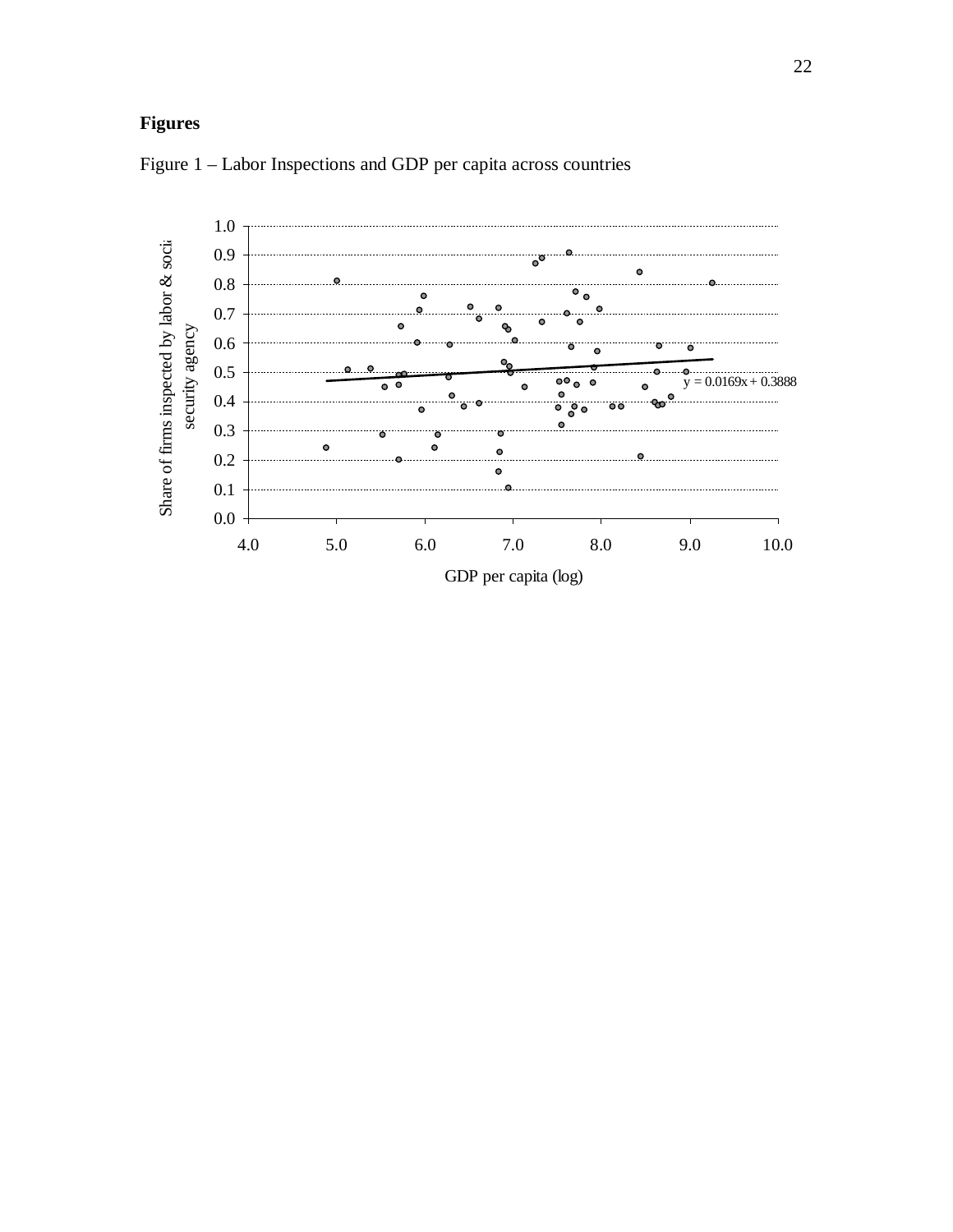

Figure 2 – Labor Inspection and Informality across countries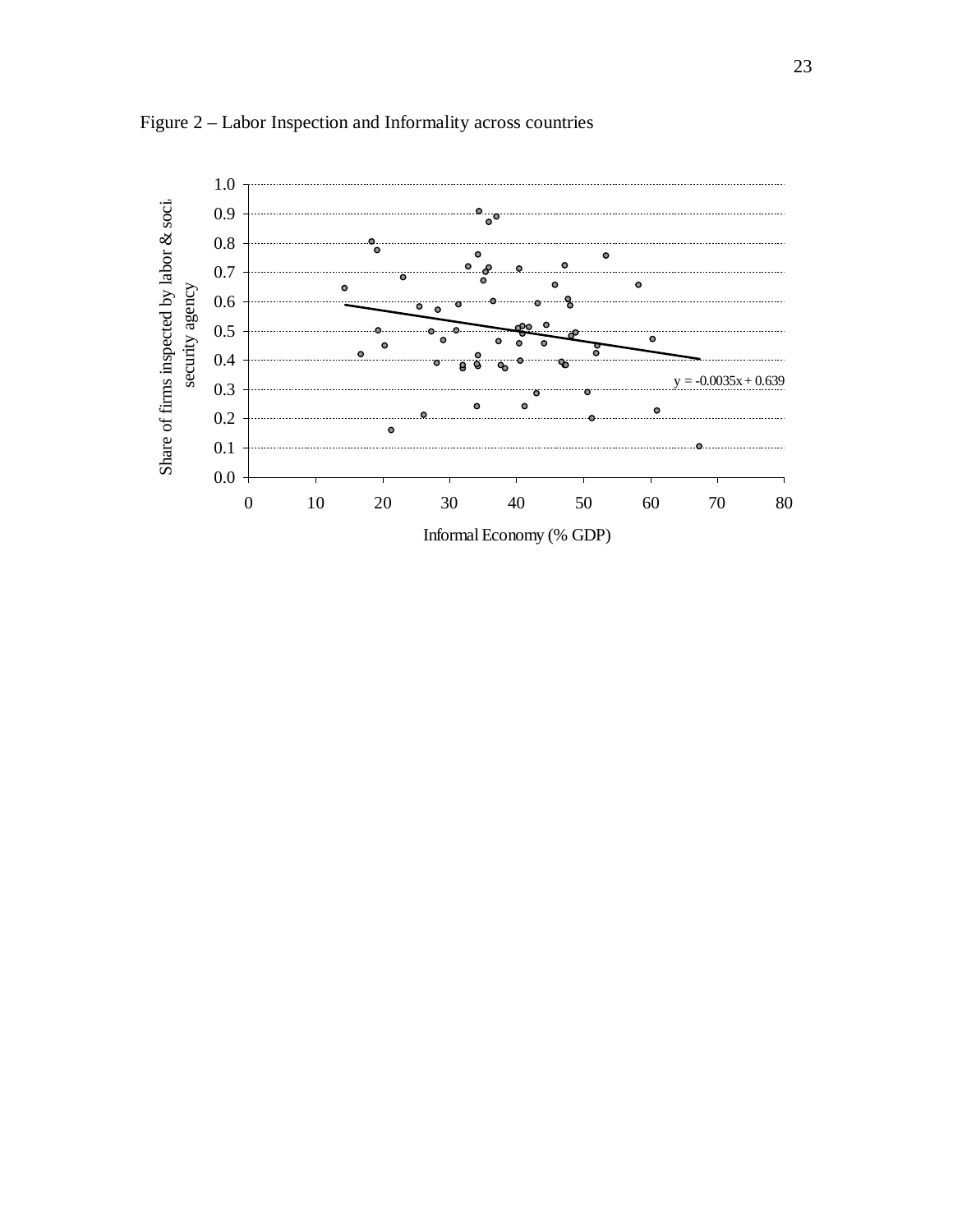

Figure 3 – Labor Inspections and Rule of Law across countries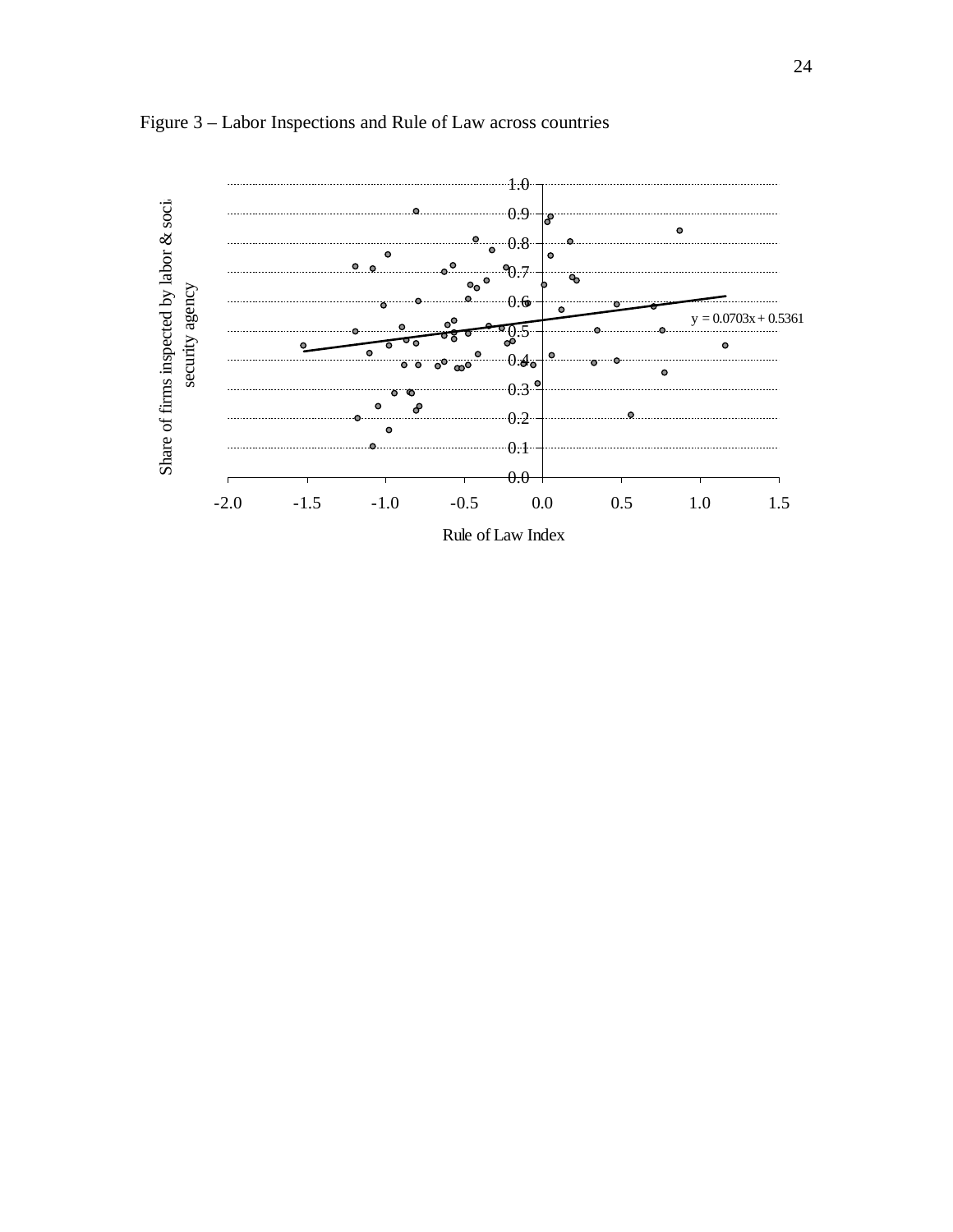

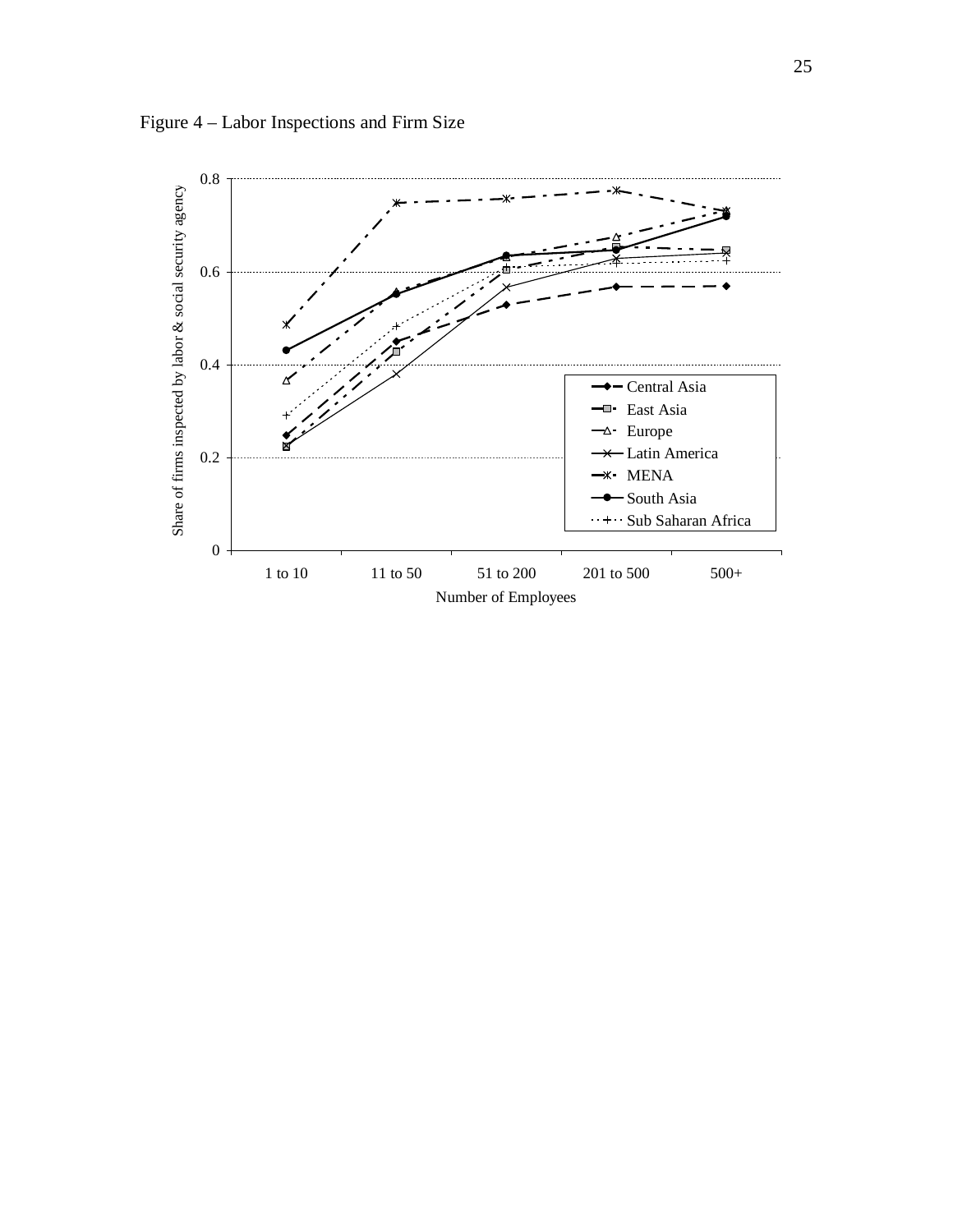

Figure 5 – Labor Inspections and Firm's Market Power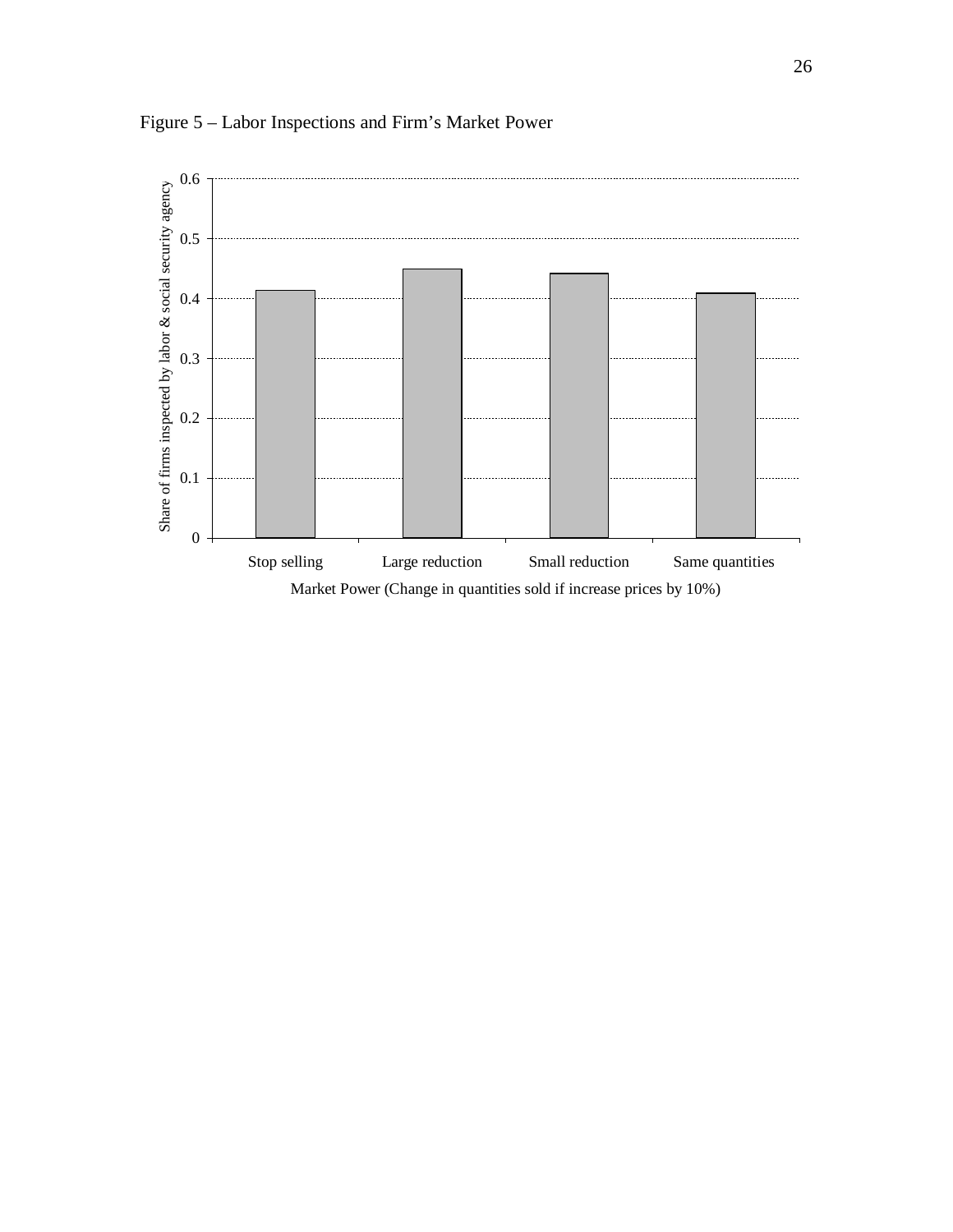## **References**

Albrecht, James, Lucas Navarro, and Susan Vroman, 2009. "The Effects of Labour Market Policies in an Economy with an Informal Sector," *Economic Journal*, vol. 119, No. 539, pp. 1105-29.

Almeida, Rita, and Pedro Carneiro. 2012. "Enforcement of Labor Regulation and Informality." *American Economic Journal: Applied Economics, forthcoming*.

Almeida, Rita, and Reyes Aterido. 2011. "On-the-Job Training and Rigidity of Employment Protection in the Developing World: Evidence from Differential Enforcement." *Labour Economics,* Vol. 18, No. 1, pp. S71-S82.

Almeida, Rita, and Bilgen Susanli. 2012. "Enforcement and Labor Market Regulations and Firm Size: Micro Evidence for Developing Countries." *Review of Development Economics, forthcoming.*

Almeida, Rita, and Pedro Carneiro, 2009. "Enforcement of Labor Regulation and Firm Size." *Journal of Comparative Economics*, Vol. 47, No. 1, pp. 28-46.

Amengual, Matthew. 2010. "Complementary Labor Regulation: The Uncoordinated Combination of State and Private Regulators in the Dominican Republic." *World Development*, Vol. 38, No. 3, pp. 405–14.

Bardach, Eugene, and Robert Kagan. 1982. *Going by the book: The problem of regulatory unreasonableness*. Philadelphia, PA: Temple University Press.

Basu, Arnab, Nancy Chau, and Ravi Kanbur. 2010. "Turning a blind eye: Costly enforcement, credible commitment and minimum wage laws." *The Economic Journal*, Vol. 120, No. 543, pp. 244–69.

Bhorat, Haroon, Ravi Kanbur, and Natasha Mayet. 2011. "The Determinants of Minimum Wage Violations in South Africa." Charles H. Dyson School WP 2011-05.

Boeri, Tito, and Juan Jimeno. 2005. "The effects of employment protection: Learning from variable enforcement." *European Economic Review*, Vol. 49, No. 8, pp. 2057-77.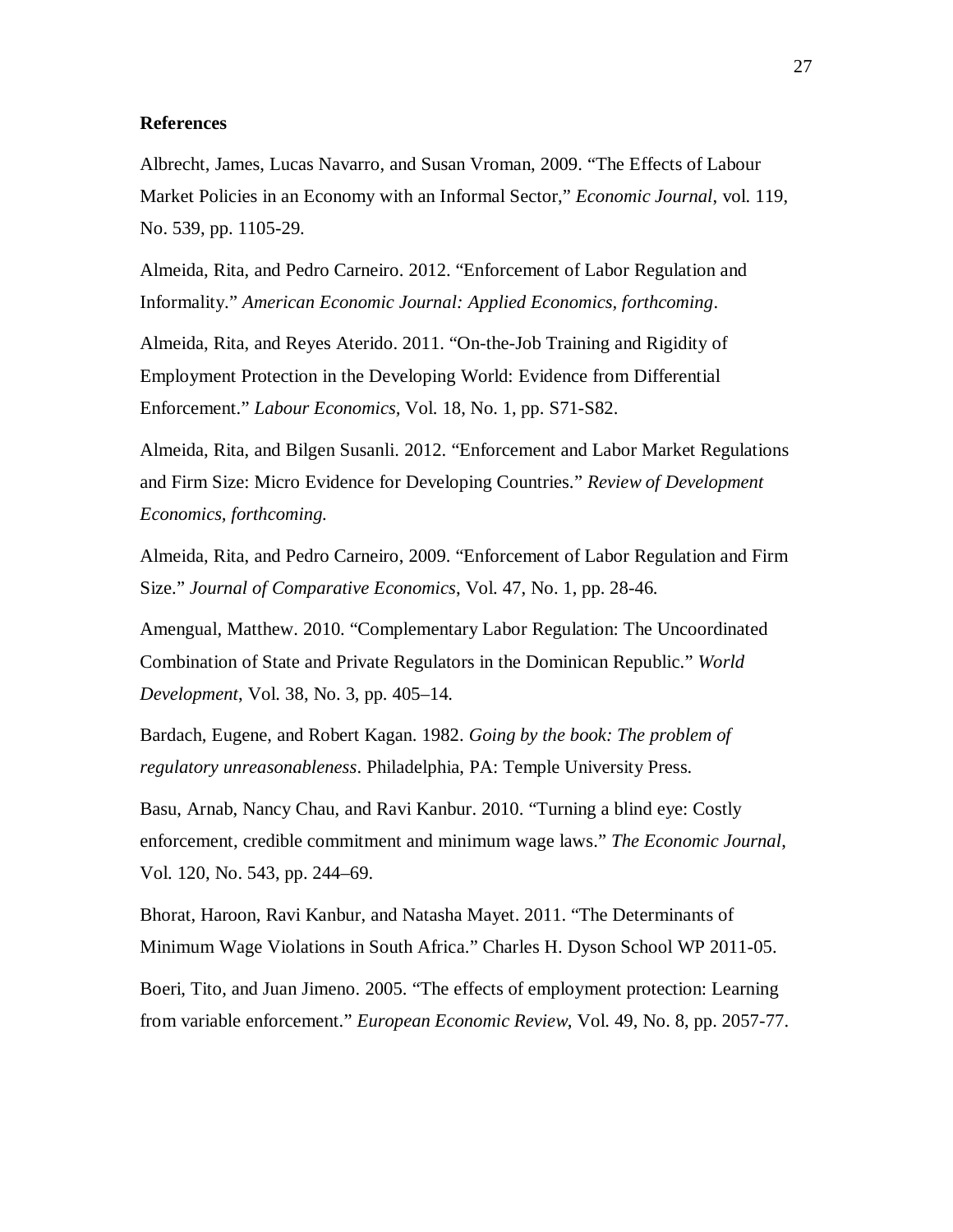Botero, Juan, Simeon Djankov, Rafael La Porta, Florencio Lopez-de-Silanes, and Andrei Shleifer. 2004. "The Regulation of Labor." *Quarterly Journal of Economics*, Vol. 119, No. 4, pp. 1339–82.

Caballero, Ricardo Kevin Cowan, Eduardo Engel, and Alejandro Micco. 2004. "Effective Labor Regulation and Microeconomic Flexibility." Yale Economic Growth Center Working Paper 893.

Calvert, Randal, Matthew McCubbins, and Barry Weingast. 1989. "A Theory of Political Control and Agency Discretion." *American Journal of Political Science*, Vol. 33, No. 3, pp. 588–611.

Gimpelson, Vladimir, Kapelyushnikov, Rostislav, and Anna Lukyanova. 2010. "Employment Protection Legislation in Russia: Regional Enforcement and Labor Market Outcomes." *Comparative Economic Studies*, Vol. 52, No. 4, pp. 611-36.

Gindling, Thomas, and Terrell Katherine. 2007. "The effects of multiple minimum wages throughout the labor market: The case of Costa Rica." *Labour Economics*, Vol. 14, No.3, pp. 485–511.

Kaufmann, Daniel, Aart Kraay, and Massimo Mastruzzi. 2010. "The Worldwide Governance Indicators: A Summary of Methodology, Data and Analytical Issues." World Bank Policy Research Working Paper No. 5430.

Murillo, Maria Victoria, Lucas Ronconi, and Andrew Schrank. 2011. "Latin American Labor Reforms: Evaluating Risk and Security." In J. A. Ocampo and J. Ross (Eds.), *The Oxford Handbook of Latin American Economics*. Oxford, UK: Oxford University Press.

Piore, Michael, and Andrew Schrank. 2008. "Toward managed flexibility: The revival of labour inspection in the Latin world." *International Labour Review*, Vol. 147, No. 1, pp. 1-23.

Pires, Roberto. 2008. "Promoting sustainable compliance: Styles of labour inspection and compliance outcomes in Brazil." *International Labour Review*, Vol. 147, No. 2–3, pp. 199-229.

Polinsky, Mitchell, and Steven Shavell. 2000. "The Economic Theory of Public Enforcement of Law." *Journal of Economic Literature*, Vol. 38, No. 1, pp. 45–76.